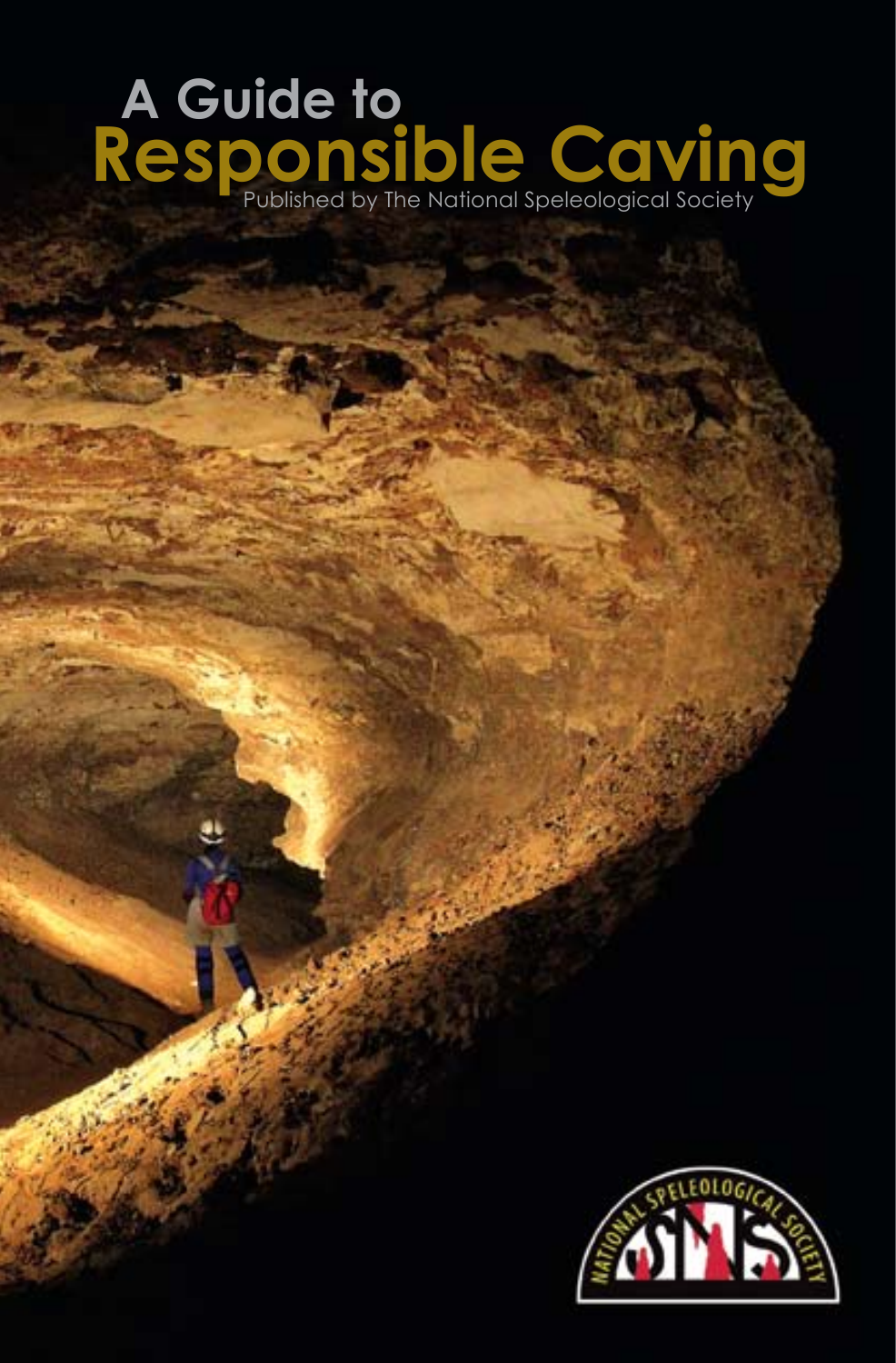# **A Guide to Responsible Caving**

National Speleological Society 2813 Cave Avenue Huntsville, AL 35810 256-852-1300 nss@caves.org **www.caves.org**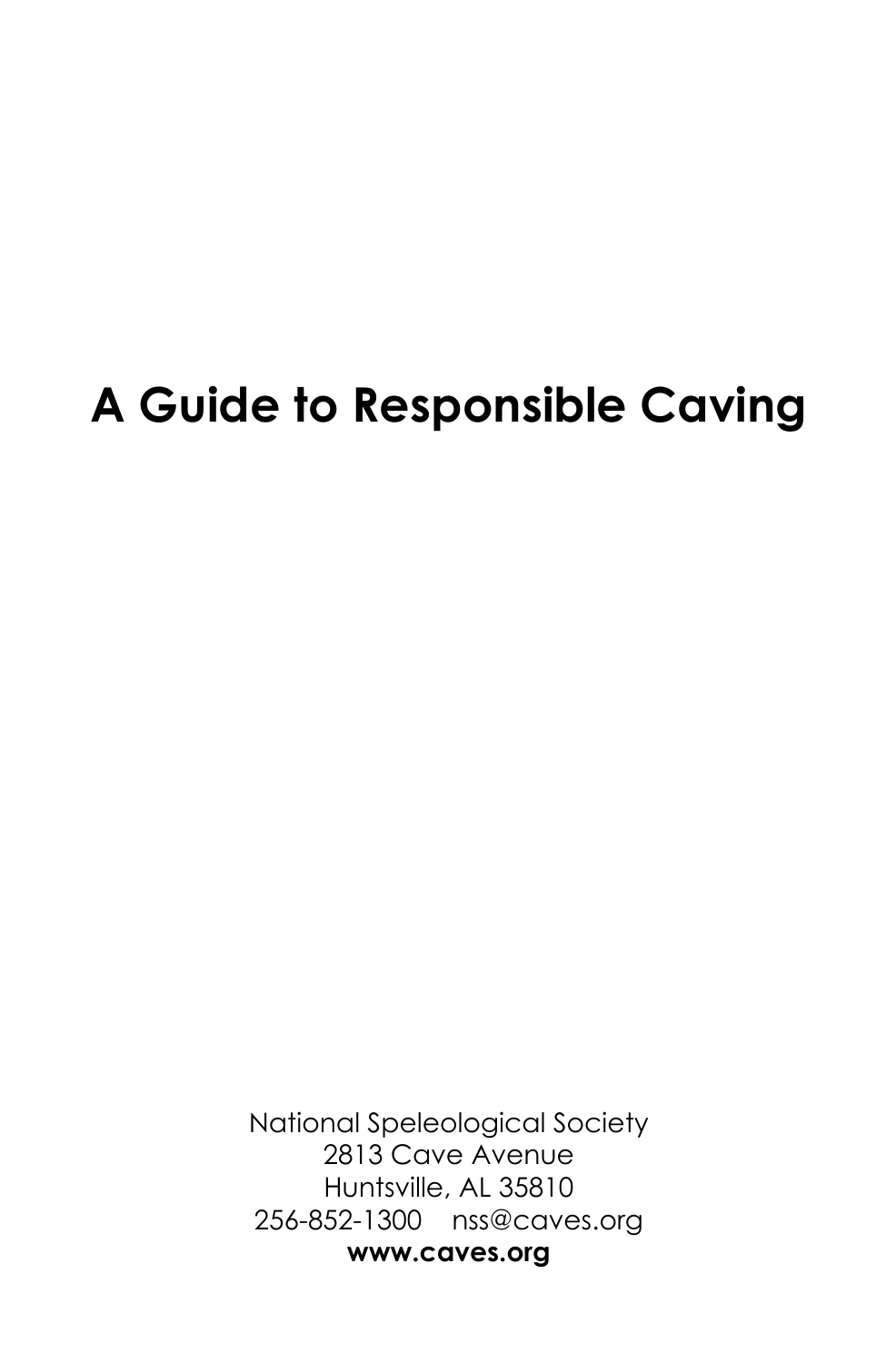

Fourth Edition, 2009

# Text: Cheryl Jones Design: Mike Dale/Switchback Design Printing: Raines



This publication was made possible through a generous donation by Inner Mountain Outfitters.

Copies of this Guide may be obtained through the National Speleological Society Web site. **www.caves.org**

© Copyright 2009, National Speleological Society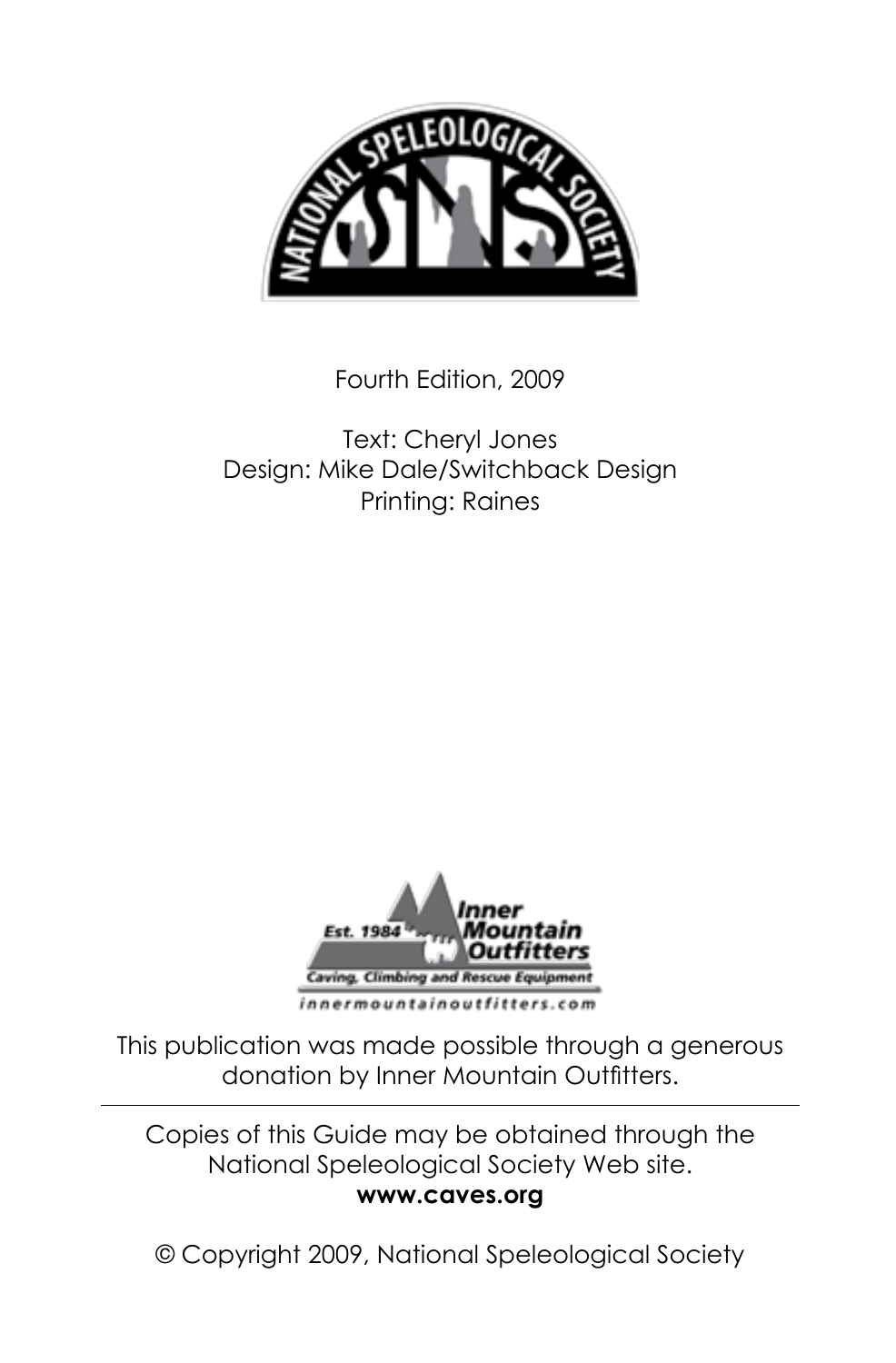# *FOREWORD*

We explore caves for many reasons, but mainly for sport or scientific study. The sport caver has been known as a spelunker, but most cave explorers prefer to be called cavers. Speleology is the scientific study of the cave environment. One who studies caves and their environments is referred to as a speleologist.

 This publication deals primarily with caves and the sport of caving. Cave exploring is becoming increasingly popular in all areas of the world. The increase in visits into the underground world is having a detrimental effect on caves and relations with cave owners.

 There are many proper and safe caving methods. Included here is only an introduction to caves and caving, but one that will help you become a safe and responsible caver. Our common interests in caving, cave preservation and cave conservation are the primary reasons for the National Speleological Society. Whether you are a beginner or an experienced caver, we hope the guidelines in this booklet will be a useful tool for remembering the basics which are so essential to help preserve the cave environment, to strengthen cave owner relations with the caving community, and to make your visit to caves a safe and enjoyable one.

 This is the fourth and completely revised edition of my original booklet, *A Guide to Responsible Caving*. A special thank you to my fellow cavers for their hard work and dedication: Cheryl Jones and for revising and editing this publication, and Michael Dale for the design and layout work.

Adrian (Ed) Sira NSS 11904 FE

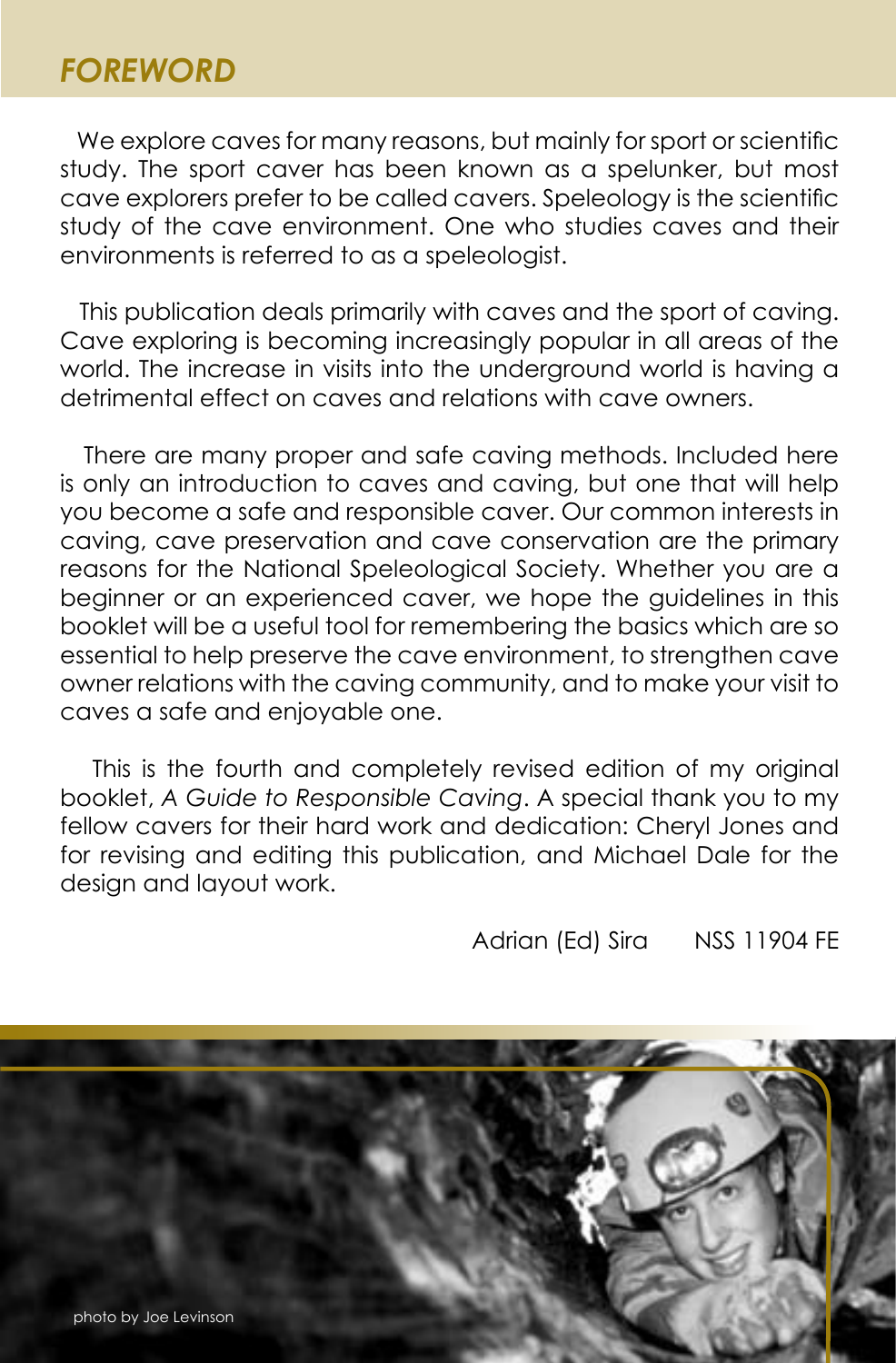- **Going Caving? 5**
- **Inside a Cave 6**
- **Cave life 7**
- **Protecting caves 9**
- **Caving courtesy 11**
- **What to bring 13**
- **How to behave** *above* **ground 15**
- **How to behave** *under***ground 17**
- **Hazards 19**
- **Quick review 21**
- **Do it right 22**

# **Table of Contents**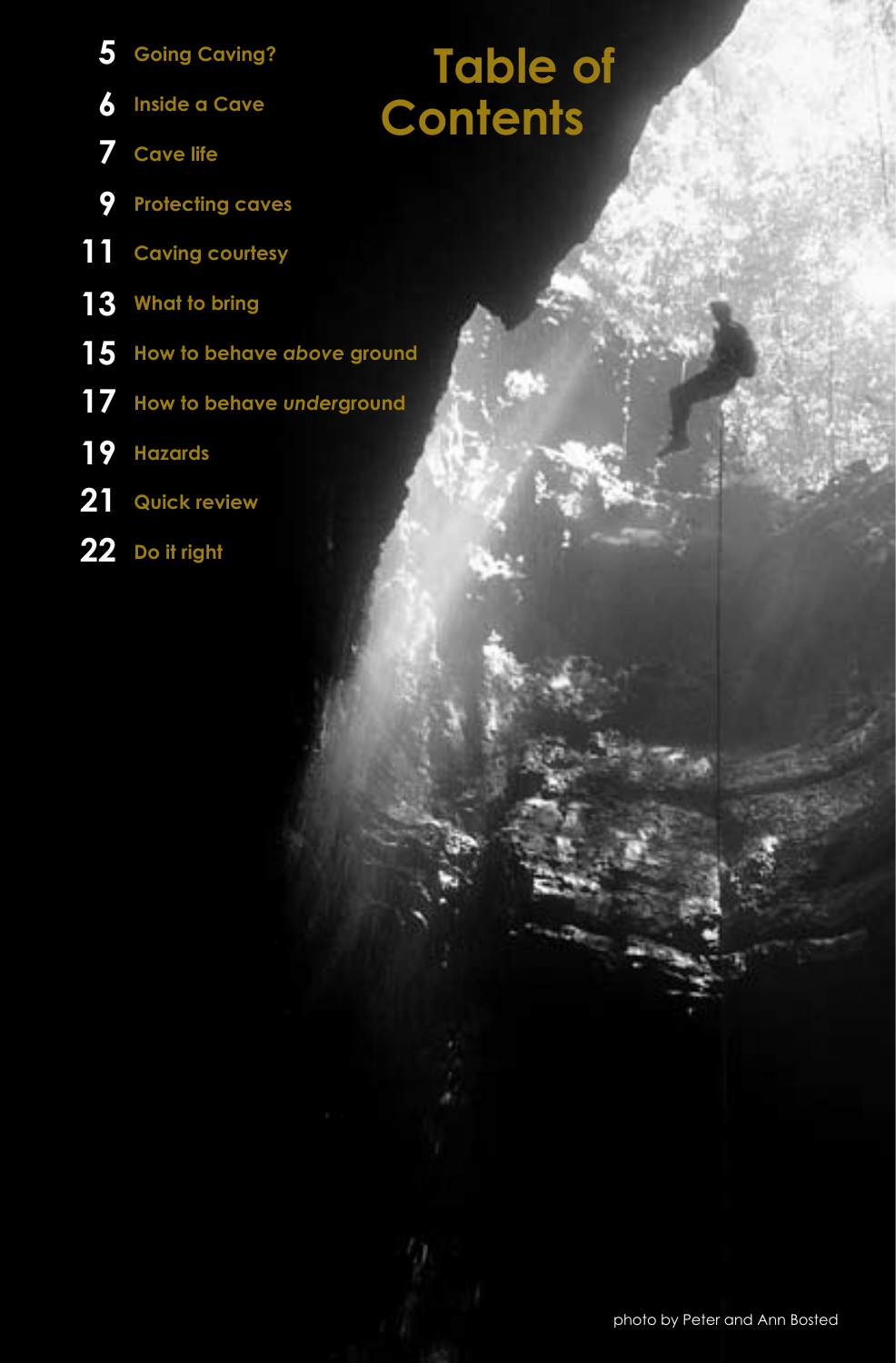# *GOING CAVING?*

### **Introduction**

Whether you are a beginner or an experienced caver, these guidelines will introduce you to the basics of responsible caving. Responsible caving helps preserve the cave environment, strengthen caver-landowner relations, and make your visit to a cave a safe one.

This booklet describes how to take care of the cave and how to take care of yourself and your partners. Although proper and safe caving practices are discussed, this discussion is no substitute for personal instruction by a competent caver.

#### **Tolerating misery**

Do you really want to go caving? If so, ask yourself why. Caving is not a spectator sport, and it tends to be cold and muddy. Tight passages and long crawls are not uncommon. Dangers include falling down pits, being crushed by falling rocks, drowning, and hypothermia. And then there is the possibility of getting lost and quickly dying of hypothermia or slowly starving to death. But for people trained to cave safely, the rewards are worth the misery and risks.

#### **Why people visit caves**

People visit caves for many reasons, but mainly for pleasure or science. Non-cavers may know cavers as spelunkers, but most responsible visitors to caves prefer to be called "cavers." Speleology is the scientific study of the cave environment, and one who studies caves is a speleologist.

What do cavers do underground? They enjoy the adventure of searching for new passages or seeing places hidden from view. They survey the caves and make maps, they study the geology and biology, and they clean up caves and repair broken formations. The knowledge they gain helps environmental and land-use planning.

#### **Responsibility**

You and your partners are responsible for protecting yourselves, other cavers, and the caves you visit. We're all in this together. You don't want your actions to cause other cavers to remember you as "that caver who got killed" or "that caver who was careless and trashed formations." Being a responsible caver involves planning a trip, moving through the cave safely, and returning on time.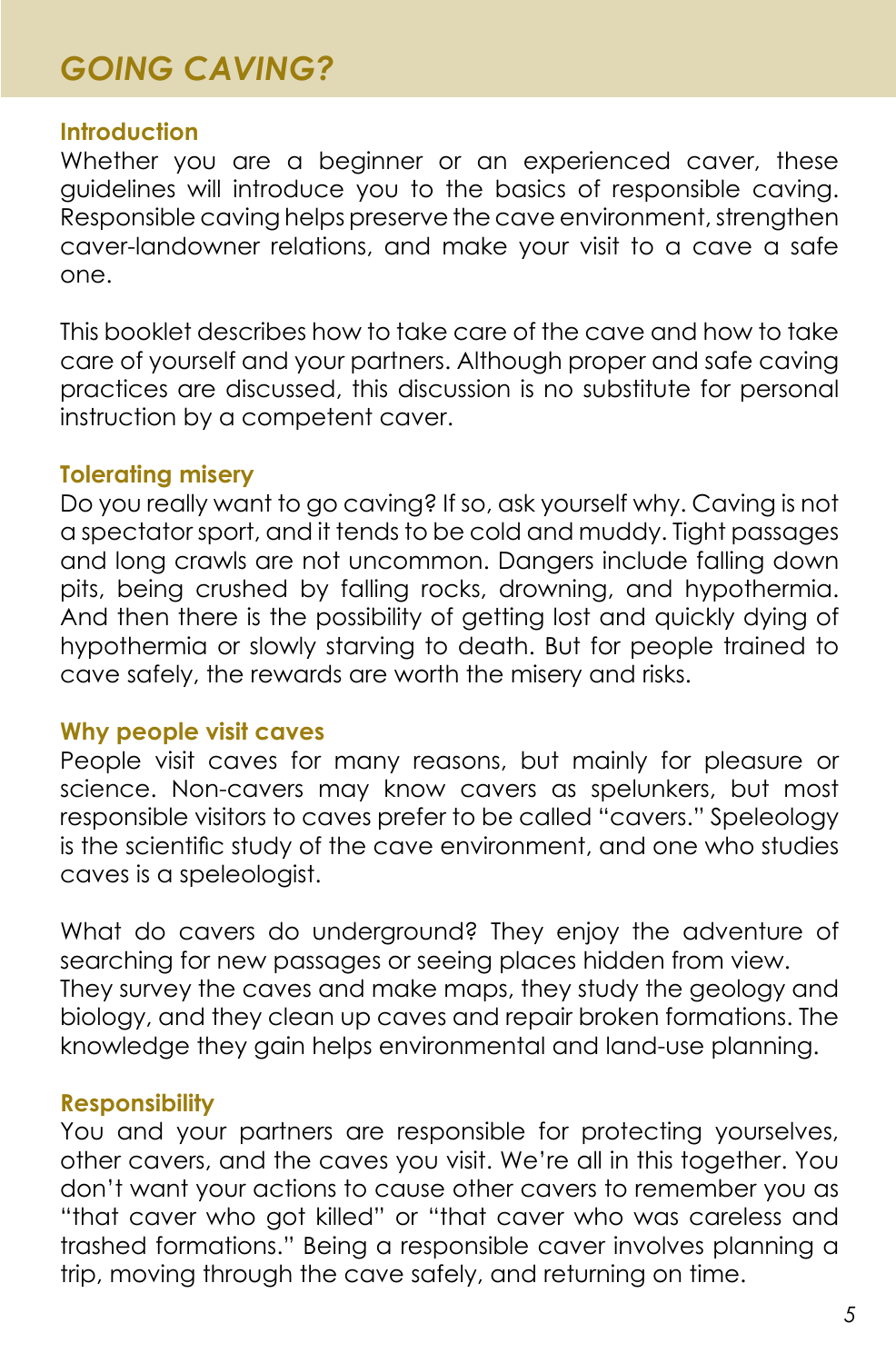# *INSIDE A CAVE*

#### **Formation of caves**

A cave is a natural void under the earth's surface, and most caves are formed in soluble rock, usually limestone. A solution cave is formed when rock is dissolved by slightly acidic water. Terrains that show evidence of solutional caves are called "karst." Caves are also formed in lava by volcanic processes, and these caves are called "lava tubes."

#### **Characteristics of caves**

Some caves have passages that extend for many miles*,* but most caves are much shorter. Many caves are damp and muddy, although some are dry and dusty. Caves may contain walking-sized passages, crawlways, constrictions, or tall narrow canyons. Often they contain streams, lakes, waterfalls, pits, or domed ceilings, and some caves are subject to flash flooding.

Water has sculpted the rock walls, rocks have fallen from ceilings and walls to form piles of breakdown, and streams have left mud or sand along their banks. Floors can be muddy, sandy, rocky, or gravelly.

The temperature of most caves is the long-term average of the surface temperatures above the cave. Therefore, caves closer to the equator are warmer than caves farther from the equator, and those in lowlands are warmer than those in the mountains.

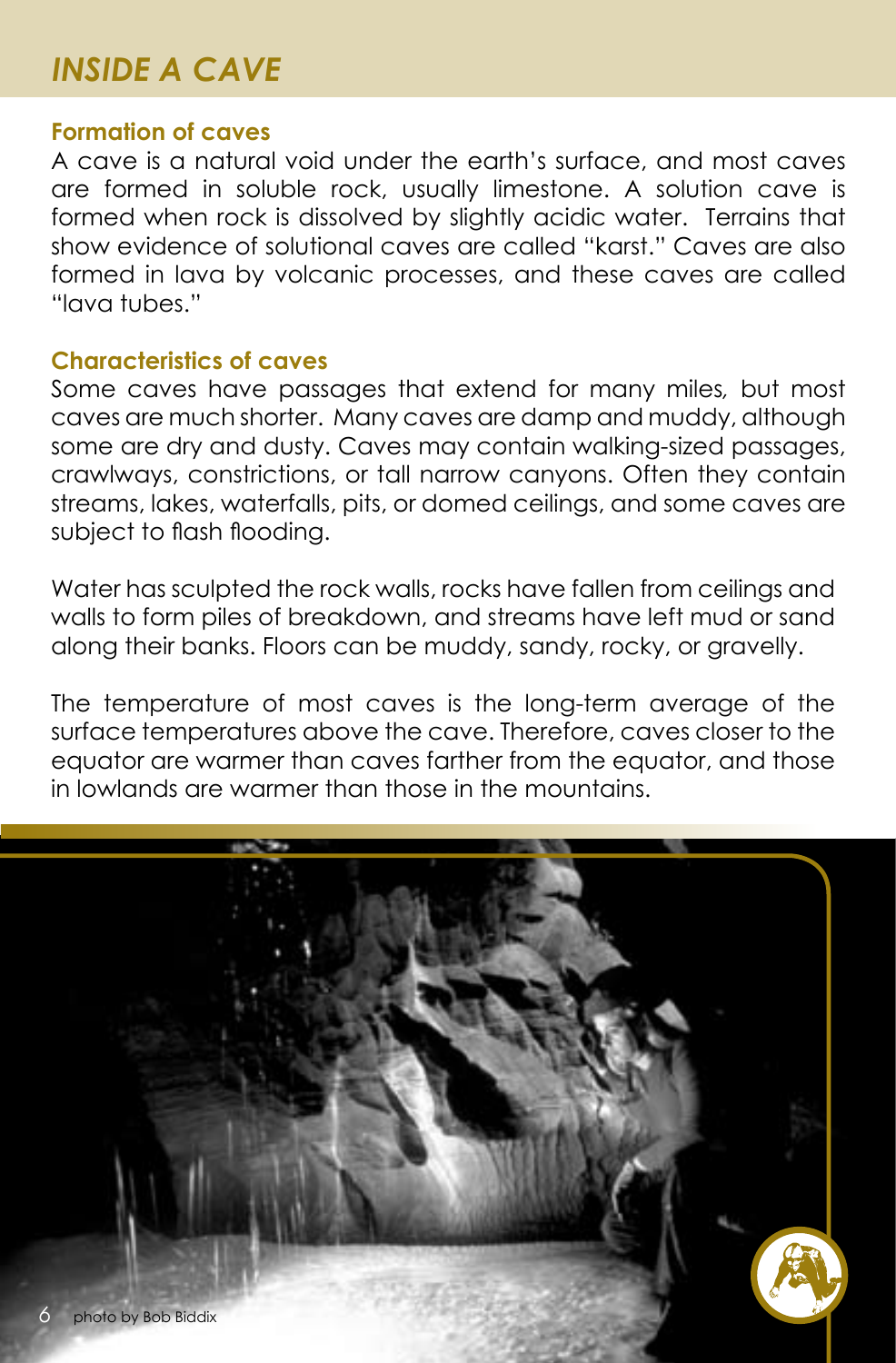#### **Speleothems**

Water containing dissolved minerals seeps through the rock, creating formations, or *speleothems,* on the floors, ceilings, and walls of caves. Most often these speleothems are composed of crystals of calcite or gypsum, but they often incorporate other minerals that provide color. Speleothems include stalactites, stalagmites, helictites, draperies, pearls, flowstone, rimstone, and columns. Speleothems grow slowly, sometimes for thousands of years, and because of changes in weather or surface drainage, some are no longer growing at all.

A single careless touch or malicious gesture can destroy what may have taken hundreds, or even thousands of years to form, and once damaged or destroyed, speleothems may not regenerate at all. Mud from a caver's glove or boot can remain forever as an ugly stain.

Take special care to avoid damaging speleothems. Remain on established trails in a cave, be careful where you place your hands and feet, and keep your helmet away from speleothems on the ceiling. Only by caving responsibly can we protect and preserve irreplaceable speleothems.

# *CAVE LIFE*

Caves afford transitory or permanent sanctuary for a range of organisms. The variety of life in a cave is small and the ecosystem is far more fragile than most of those on the surface. Avoid disturbing a cave's inhabitants, and treat them with respect.

# **Troglobites**

Cave-dwelling organisms that spend their entire lives underground are called "troglobites." Some troglobites have no skin pigment and are blind. Troglobites include fish, salamanders, crayfish, insects, and spiders. They are specially adapted to living in darkness, and they offer biologists insight into biological processes, such as evolution. Troglobites cannot live outside a cave, and their survival may be threatened if the cave environment is damaged or altered. Water pollution, visitor traffic, trash, flooding, and a change in air patterns and temperature contribute to disturbing a cave's fragile food web and ecosystem. Once destroyed, there is little chance that these ecosystems would regenerate, and unique troglobites would be aone forever.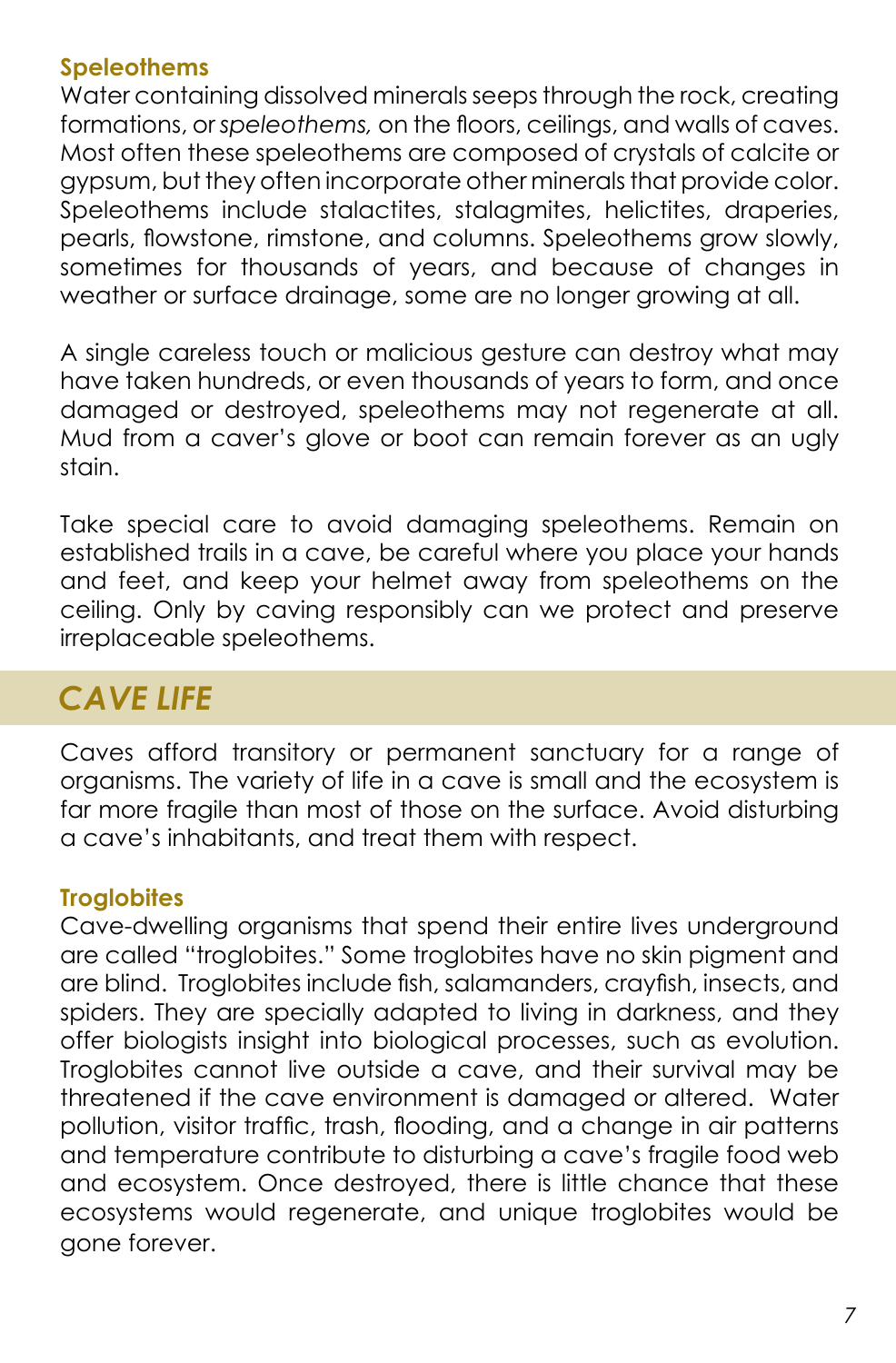### **Trogloxenes**

Animals that make their homes in caves, but return to the surface to feed including bears, packrats, snakes, raccoons, swallows, moths, and foxes are called "trogloxenes."

#### **Bats**

Bats are trogloxenes too, and they play important roles in both cave and surface ecosystems. Most bat species are insect eaters, and bats can eat half their body weight in insects each night.

You like bananas, cashews, mangos, and figs? Bats are also important pollinators of night-blooming plants, including these commercial fruits, not to mention eucalyptus and balsa. Fruit-, pollen-, and nectareating bats are essential to the survival of the rain forests through pollination and seed dispersal.

At some point in their life cycles,  $\frac{2}{3}$  of the 46 species of bat in the United States use caves, or cave-like structures, such as abandoned mines. Inside caves, bats give birth and rear their young in the summer and hibernate in the winter. Human interference has forced bats to abandon their homes for less suitable roosts, causing declines in bat populations.

Conscientious cavers avoid important bat caves in the winter to protect hibernating bats, and in the summer to protect mothers and young. Some of these caves are identified by signs at their entrances.

## **Extremophiles**

Biologists have discovered cave-dwelling *extremophiles* whose food web is based on *chemosynthetic*, or mineral-"eating" bacteria. These organisms offer clues about the earliest forms of life on Earth.

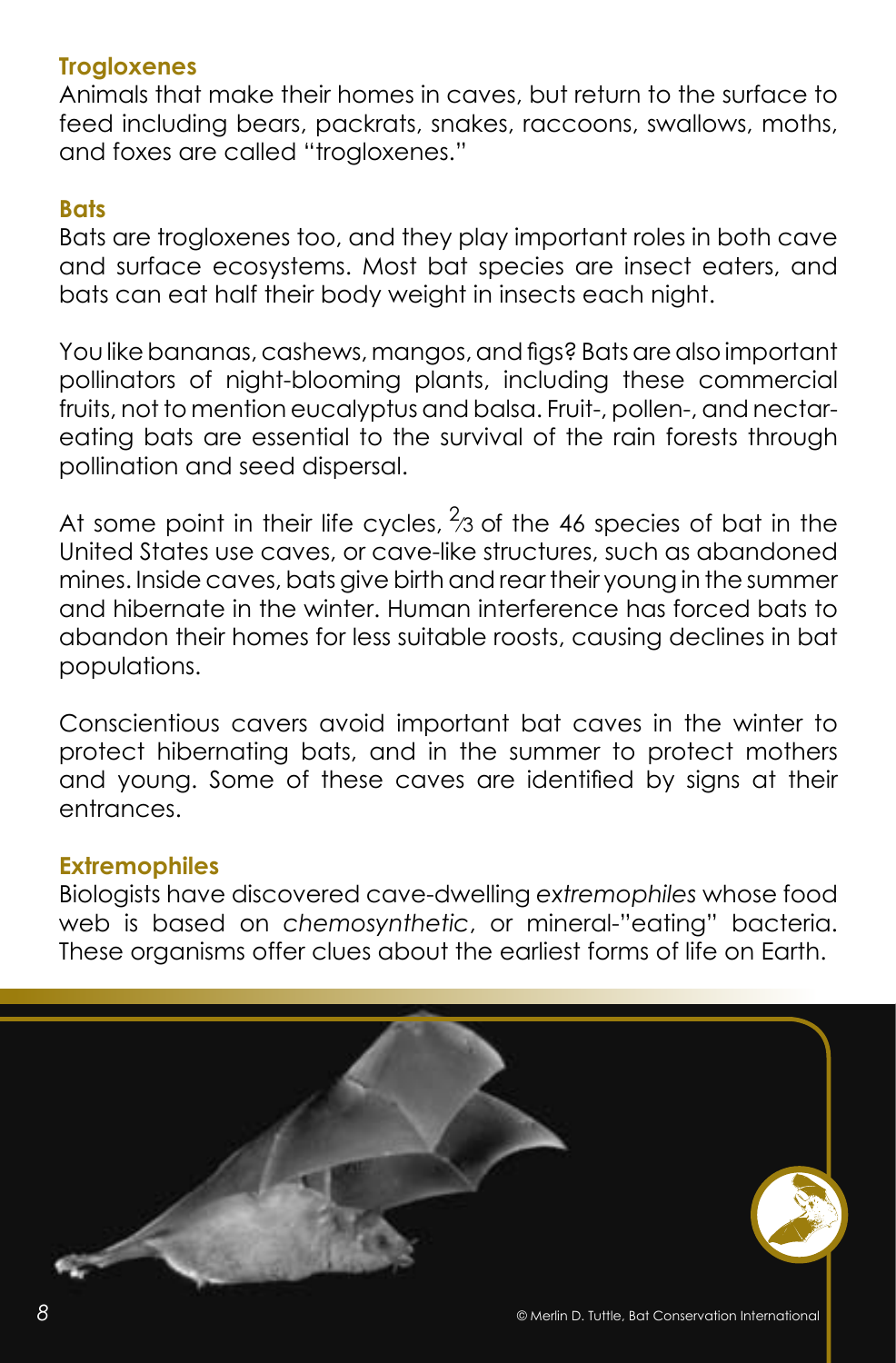# *PROTECTING CAVES*

#### **Wilderness**

Caves are the world's most remote and fragile wildernesses. They provide irreplaceable habitat for rare species.

#### **Drinking water**

Caves play a vital role in the quality of our drinking water. In karst and lava areas, surface water flows into caves quickly, after little filtration from their characteristically thin soil layers. This water and the pollutants it carries — human and animal waste, agricultural chemicals, petroleum products, and other contaminants — can travel great distances underground into wells, springs, and aquifers. These contaminants may pollute water that you end up drinking.

#### **Archaeology**

Since prehistoric times, caves have served as homes, burial grounds, and religious sites. Unlike most other environments, the nearly constant temperature and humidity of a cave can preserve some of our most sensitive archaeological and cultural sites for millennia.

# **Modern threats**

Many caves have existed for hundreds of thousands of years, but increasing land development has brought new threats to caves, including pollution, quarrying, closure and vandalism. Unfortunately, caves are threatened by human activities above and below the surface. Carelessness and ignorance, as well as intentional vandalism, can quickly damage a cave and its contents forever. A reward is offered by the National Speleological Society for information leading to the conviction of cave vandals anywhere in the United States.

## **Vandalism**

Most states have laws against damaging a cave or its contents, and on federal land, such damage violates the Federal Cave Protection Act. In addition, if you buy speleothems, you help create a market that encourages both their collection and their destruction. Collecting even broken formations encourages others to collect unbroken ones. Don't be a vandal or encourage them.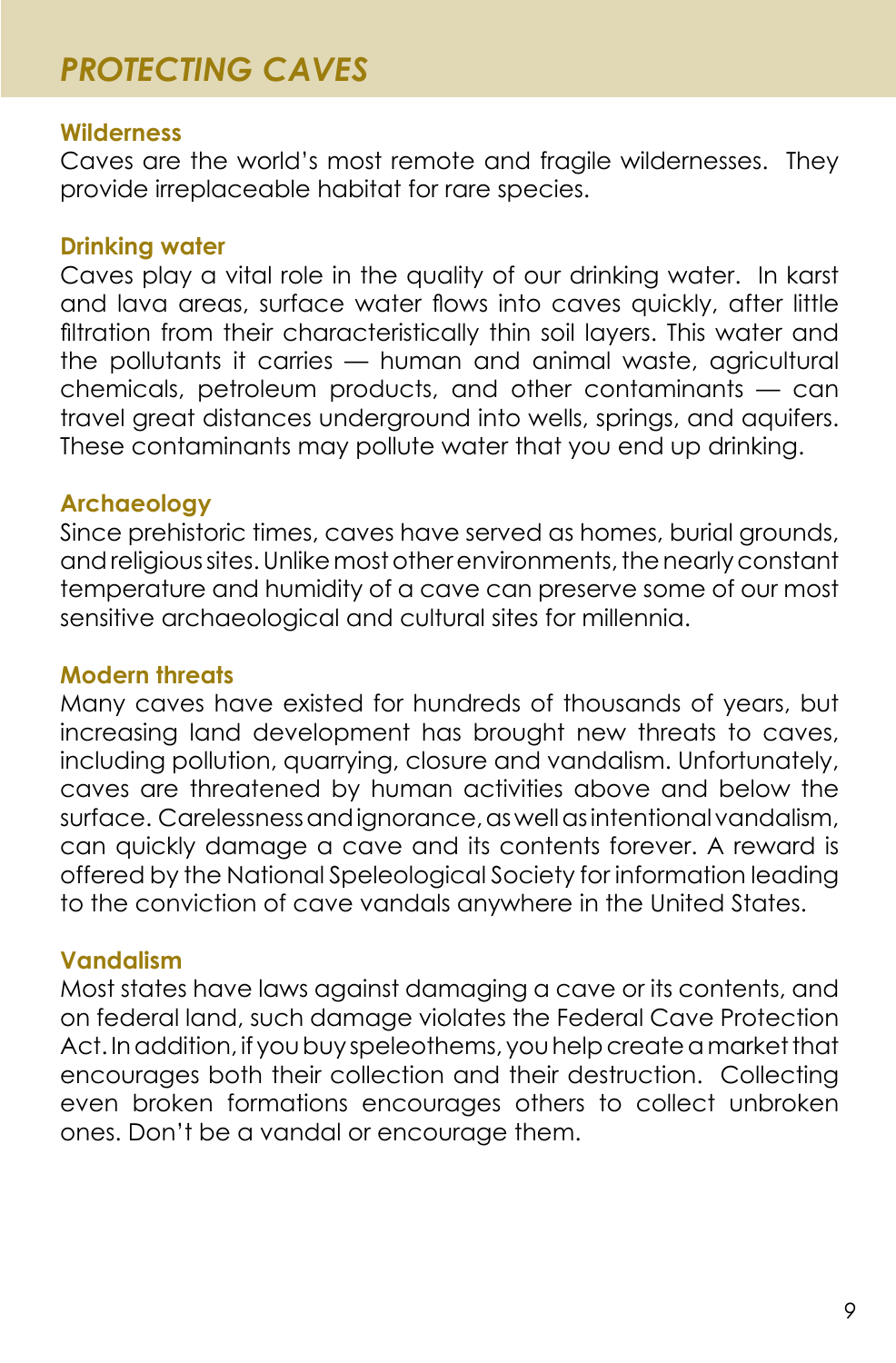#### **Sharing cave locations**

Do not reveal the location of caves to people whose regard for caves might result in harm. In this way you are responsible for protecting both the cave and people you meet who do not understand that special skills and equipment are needed to travel through a cave. Causing an increase in casual visitors to wild caves (by geocaching or posting locations on Web sites, for example) is misusing cave location information. This leads to vandalism and degradation of caves, and can upset landowners, causing them to close their caves.

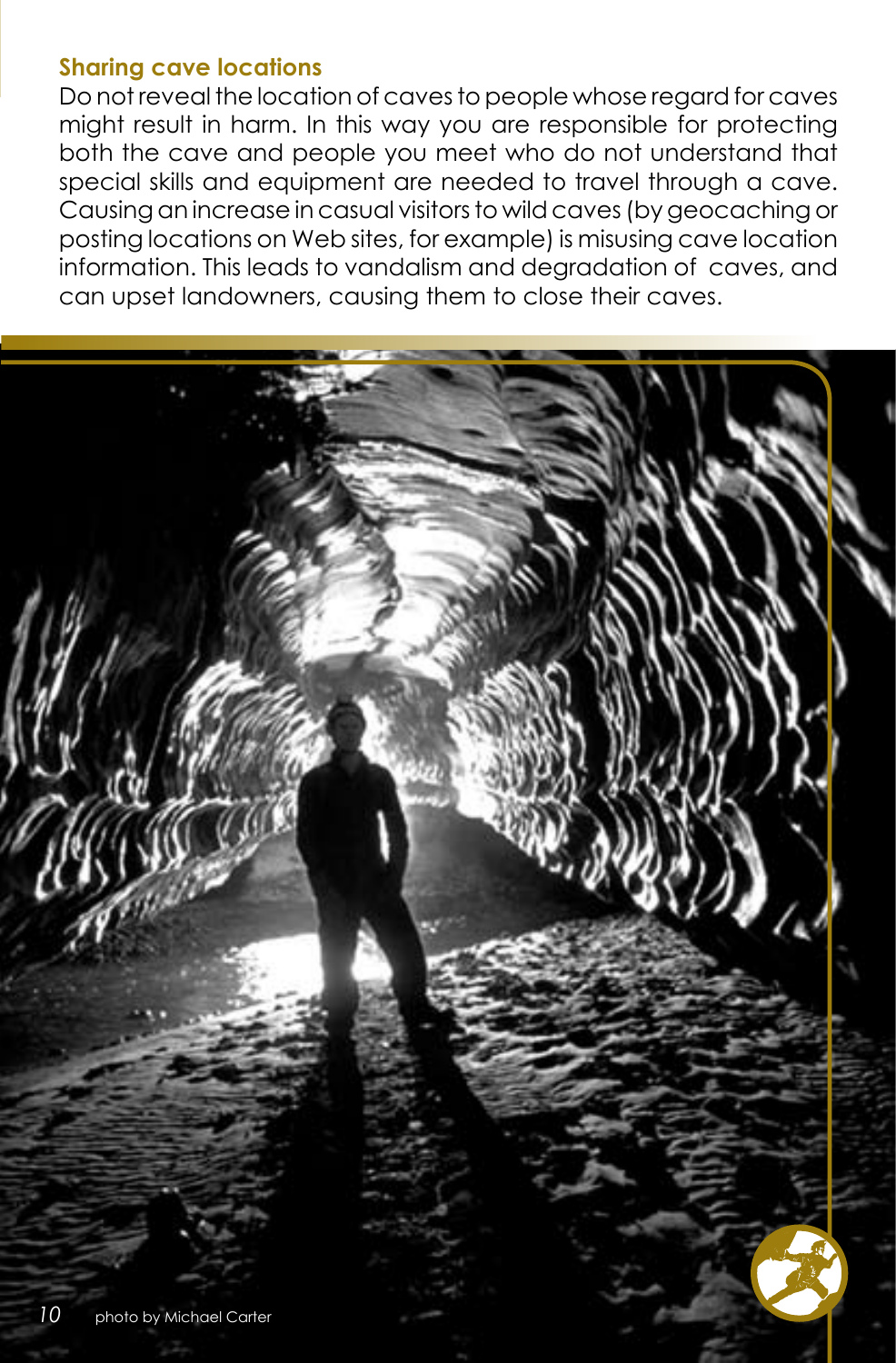# *CAVING COURTESY*

#### **Landowner relations**

Good relationships between cavers and landowners are an essential part of visiting caves, and maintaining these relationships is a key element of responsible caving. Sadly, many landowners now prohibit people from entering their caves as a result of inconsiderate actions by cave visitors, and others have placed locked gates on their caves.

Observe these fundamental courtesies to receive permission to enter caves, to be welcomed as a guest in the future, and to keep caves open for other cavers.

#### **Permission**

Before entering a cave on private land, obtain the owner's permission; that's what you'd want people to do if you were the landowner. A local caver or members of an NSS grotto can probably help you make the proper contact.

#### **Manners**

Introduce yourself and the cavers with you to the cave owners. Spend some time chatting; you may need to persuade them that you are competent, conscientious cavers. Ask where you may park, and the route the landowner wants you to use to walk across his property. Thank the landowners for their hospitality. Visit them again after returning from their cave, unless it is after dark. Be quiet, especially at night.

Open or closed, leave gates as you find them. Use gates, and avoid climbing fences. If you must climb over a fence, climb near a strong post.

Avoid disturbing livestock and walking across a planted field. Replace barriers that were placed at the cave entrance to keep livestock from falling in.

Many owners have never ventured into their caves, so they often appreciate copies of photos and maps showing what lies beneath their land.

You may meet owners who flatly will not allow you into their caves. In that case, thank them for their time and leave.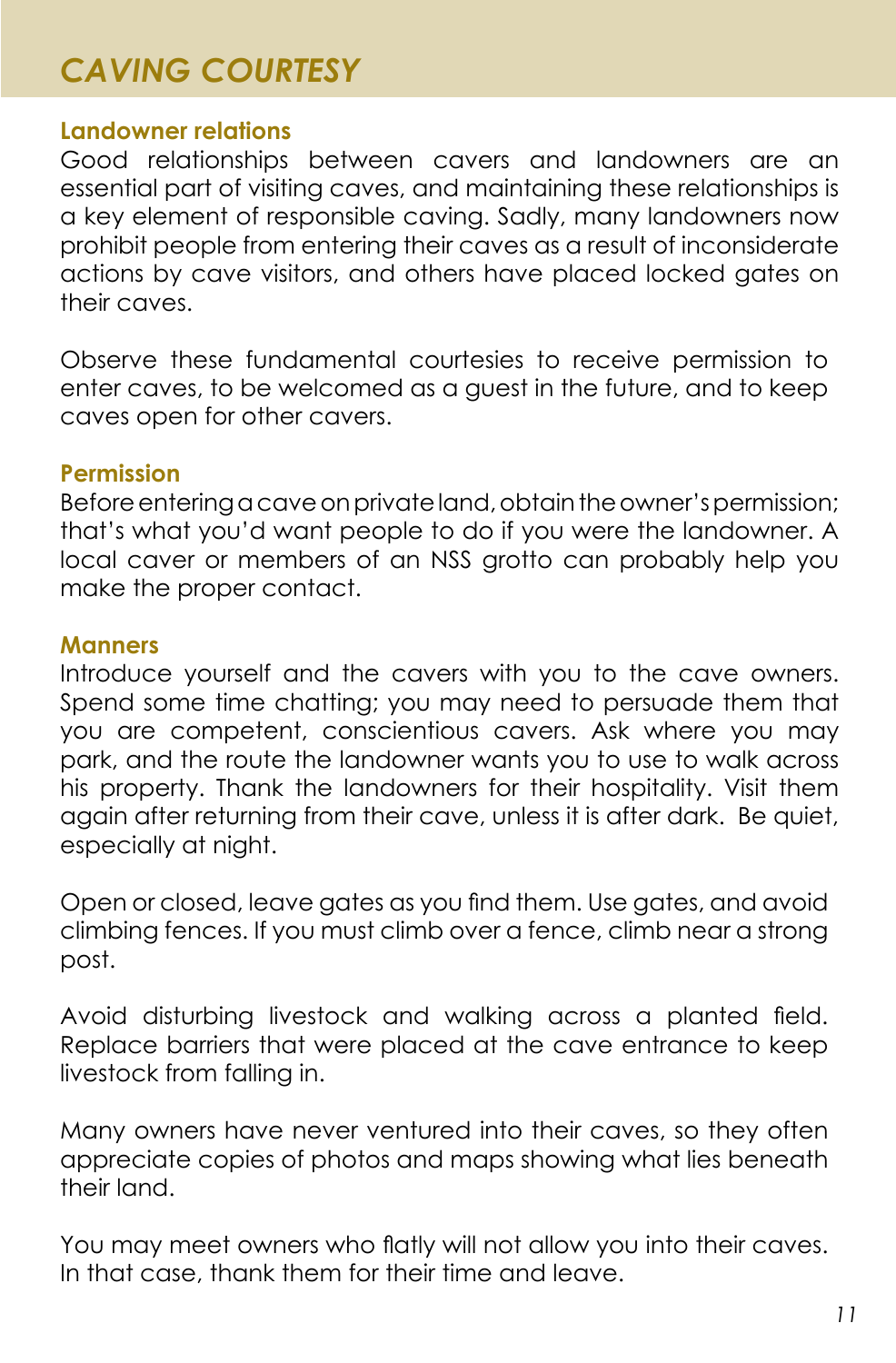#### **Discretion**

If you change clothes before or after your cave trip, find a private, sheltered spot.

#### **Leave no trace**

Leave the cave and the surface cleaner than you found it. Cause no damage to the landscape or property.

#### **Public land**

Although some caves controlled by public agencies may be entered without prior permission, some require a permit. Contact the agency in advance to learn what is necessary to enter a cave, and allow time for a response.

#### **Safety**

Getting injured is no way to have fun, and caves are unforgiving of cavers who are careless or unprepared. However, if you are properly equipped and have the proper attitude and training, caving can be safe. Generally, caving accidents result from lack of experience or poor judgment. Poor judgment includes using improper or unfamiliar equipment, and lack of experience includes overextending yourself mentally or physically, which can lead to fatigue or hypothermia.

Beware of unpredictable situations, such as loose rocks and crumbling ledges, which have been known to cause injuries and fatalities in caves. Spare parts, including batteries and bulbs, are necessary for each light.

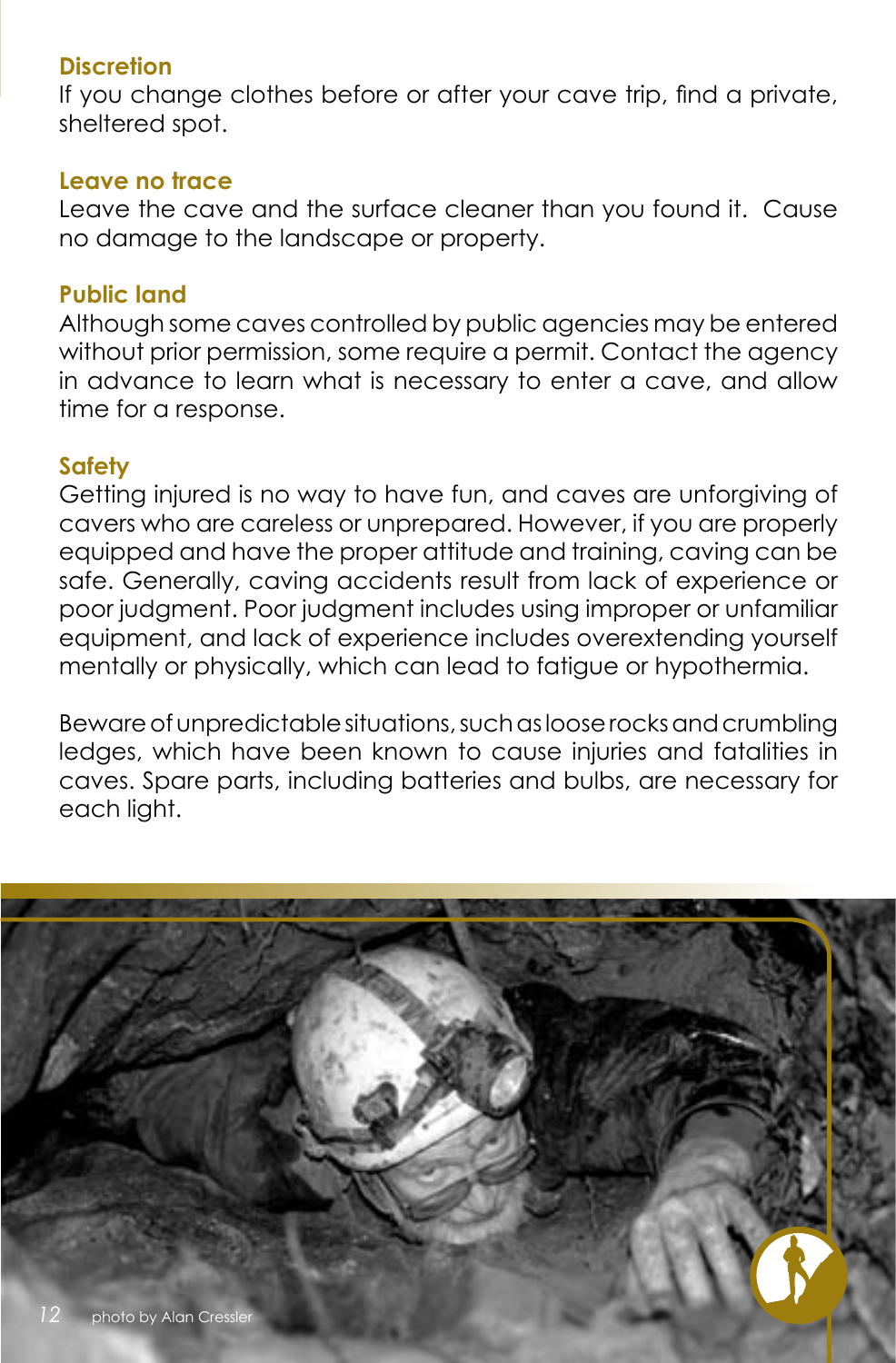# *WHAT TO BRING*

## **Getting equipped**

Every caving trip requires the same basic equipment and supplies. However, equipment for a safe and comfortable trip may differ from that listed here, depending on the cave. To learn what is appropriate, ask your trip leader, or ask a caver who is familiar with caves in the area where you are planning your trip.

## **Lights**

Carry at least three independent sources of light per person. Mount the primary light on your helmet, so that you automatically have light wherever you turn your head and your hands are free to climb safely. The second and third light sources must be adequate to use as a primary source, and fit on your helmet. Spare parts, including batteries and bulbs, are necessary components of each source of light. Lights that use light-emitting diodes (LEDs) are now so inexpensive, small, and energy efficient, that their advantages outweigh lights using incandescent bulbs. Candles and glow sticks have never been reliable or even adequate sources of light.

## **Helmet**

Wear a helmet that meets standards of the *Union Internationale des Associations d'Alpinisme* (UIAA) or of the European Committee for Standardization ("CE") equivalent, and buckle the chin strap. Your helmet provides critical protection for your head, and offers a mount for your liahts.

## **Other equipment**

Depending on the cave and the trip, cavers also find these items useful underground:

- Gloves to keep your hands warm and minimize cuts and scrapes. Gardening or thick rubber gloves are generally adequate.
- A large, plastic trash bag, carried in your helmet. Wearing this bag can help prevent hypothermia, or it can keep you dry.
- Knee pads and elbow pads.
- Food sufficient for the length of the trip, and an extra amount in case the trip takes longer than expected.
- Drinking water.
- A durable container for human wastes. Pack it in, pack it out.
- A small, strong, lightweight pack, preferably made from a fabric that does not absorb water. Placing items in waterproof containers before placing them in the pack will help keep them dry.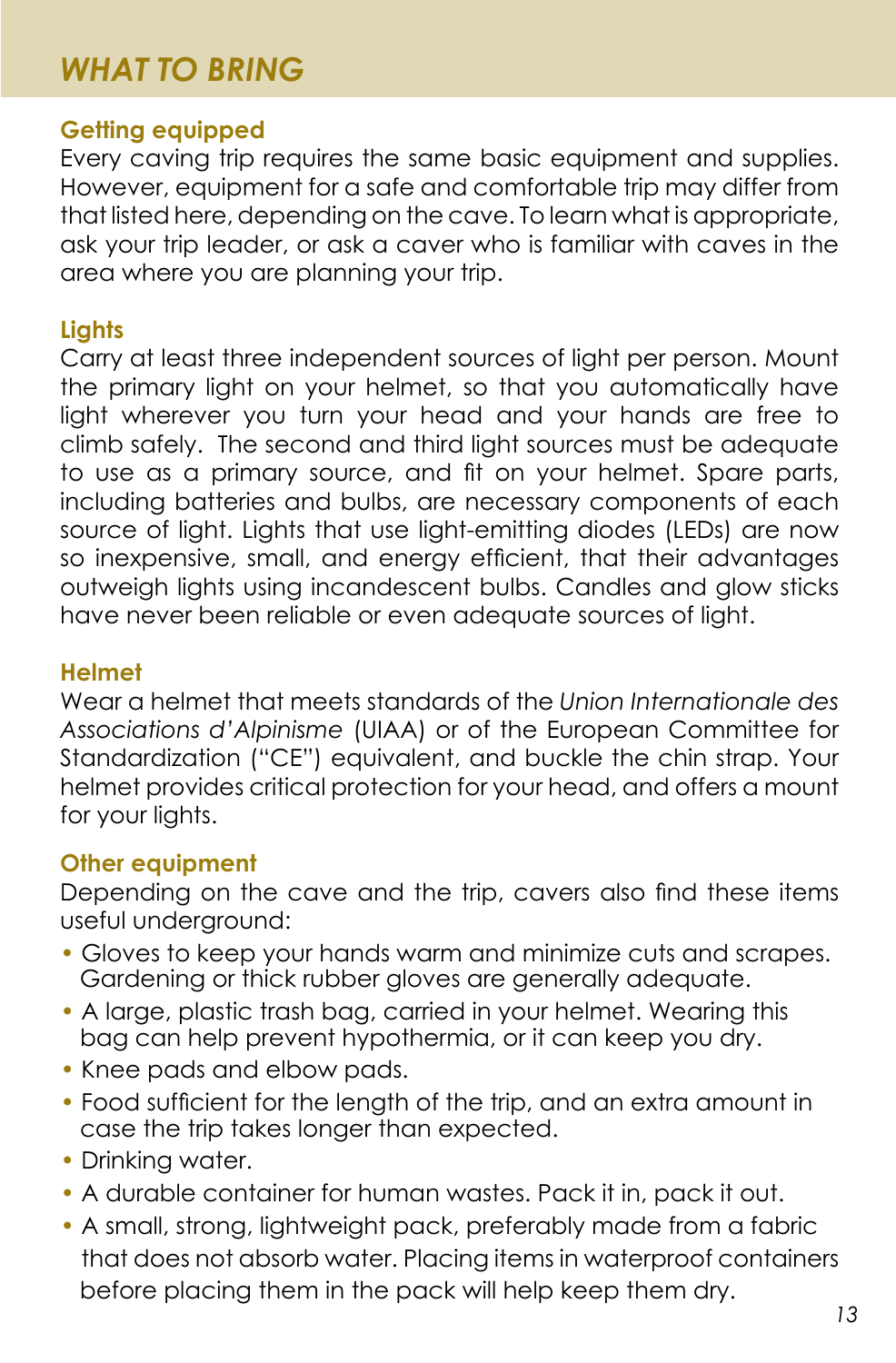#### **Clothes and comfort**

Caves tend to be cold, so dress warmly. Wet clothes keep you colder than dry clothes, so avoid getting wet. Except in the driest, warmest caves, avoid wearing cotton clothing, because it absorbs and retains more water than synthetic fabrics. Polypropylene, nylon, and polyester tend to be more abrasion-resistant, absorb less water, dry more quickly, and retain heat better than natural fabrics.

#### **Dress for success**

Dress for the expected environment in the cave. Wear sturdy boots with lug soles to protect your feet and grip securely on rocks and mud. Dress in layers of clothing in all but the warmest caves, so you can adjust your temperature. For any caving trip, the outer layer needs to be able to withstand the abrasive and sharp rocks of a cave. Some caves are so cold and wet that they require special clothing. Do not attempt these caves without training.

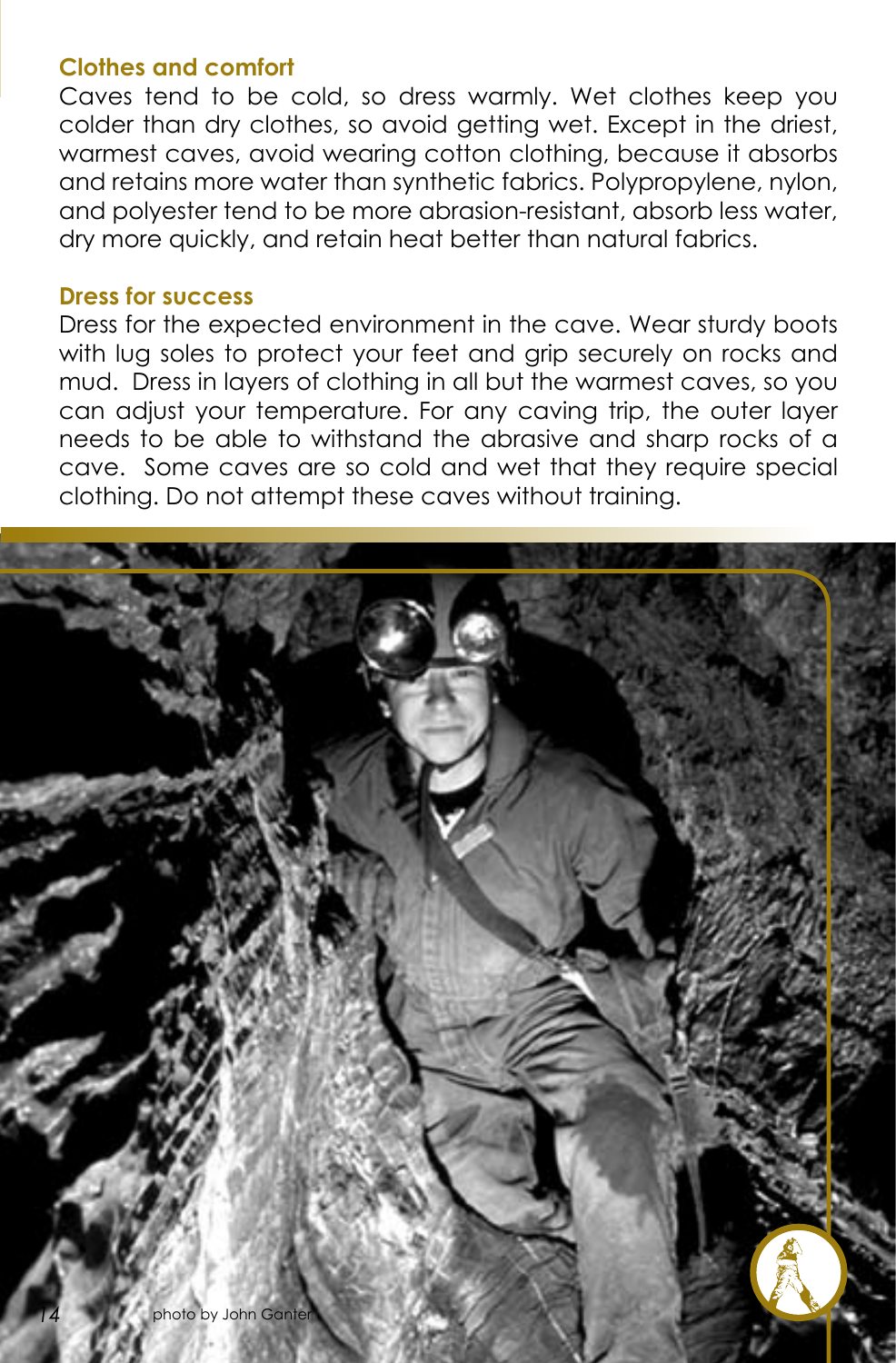#### **Contingencies**

From the local NSS grotto (caving club), learn the telephone number to call when a cave rescue is necessary. Carry this number with you in the cave, leave a copy in the car and with someone who knows your caving plans. If instructions are to dial 911, the dispatcher should be told there is an emergency requiring a cave rescue-trained team. Cave rescue is technical and difficult, and requires special equipment, training, and skills.

#### **Top cover**

Notify a reliable person about your caving plans, including the name and location of the cave you are visiting, and your estimated time of return (allowing time for unanticipated delays). Agree what to do if you do not return on time.

If you exit the cave after your estimated exit time, contact your top cover as soon as possible to prevent an unnecessary rescue. Rescues result in bad publicity for cavers and for caving in general, and they may alienate cave owners and cause them to close their caves. An unnecessary rescue wastes the time and resources of many dedicated volunteers.

## **Landowner education**

Educate landowners about the value of their caves. Specifically, point out how polluting a cave can affect their groundwater, and explain how anything dumped in a sinkhole can damage underground ecosystems. Make them aware of the biological, historical, prehistorical, and aesthetic value of their caves. To help you with this, the NSS offers brochures on its Web site that you may give to landowners. Refer to Caving Courtesy on page 11 for more guidelines for landowner relations.

#### **Protect caves by protecting the surface**

Just as you maintain underground resources by packing out your own trash and that of others, keep sinkholes free of rubbish. Even though you may not see a cave entrance, trash (including dead animals) dumped in a sinkhole can enter and harm a cave ecosystem. It can also pollute the water that drains to underground streams and natural reservoirs that supply people's drinking water. Keep surface areas near entrances free of sources of pollution.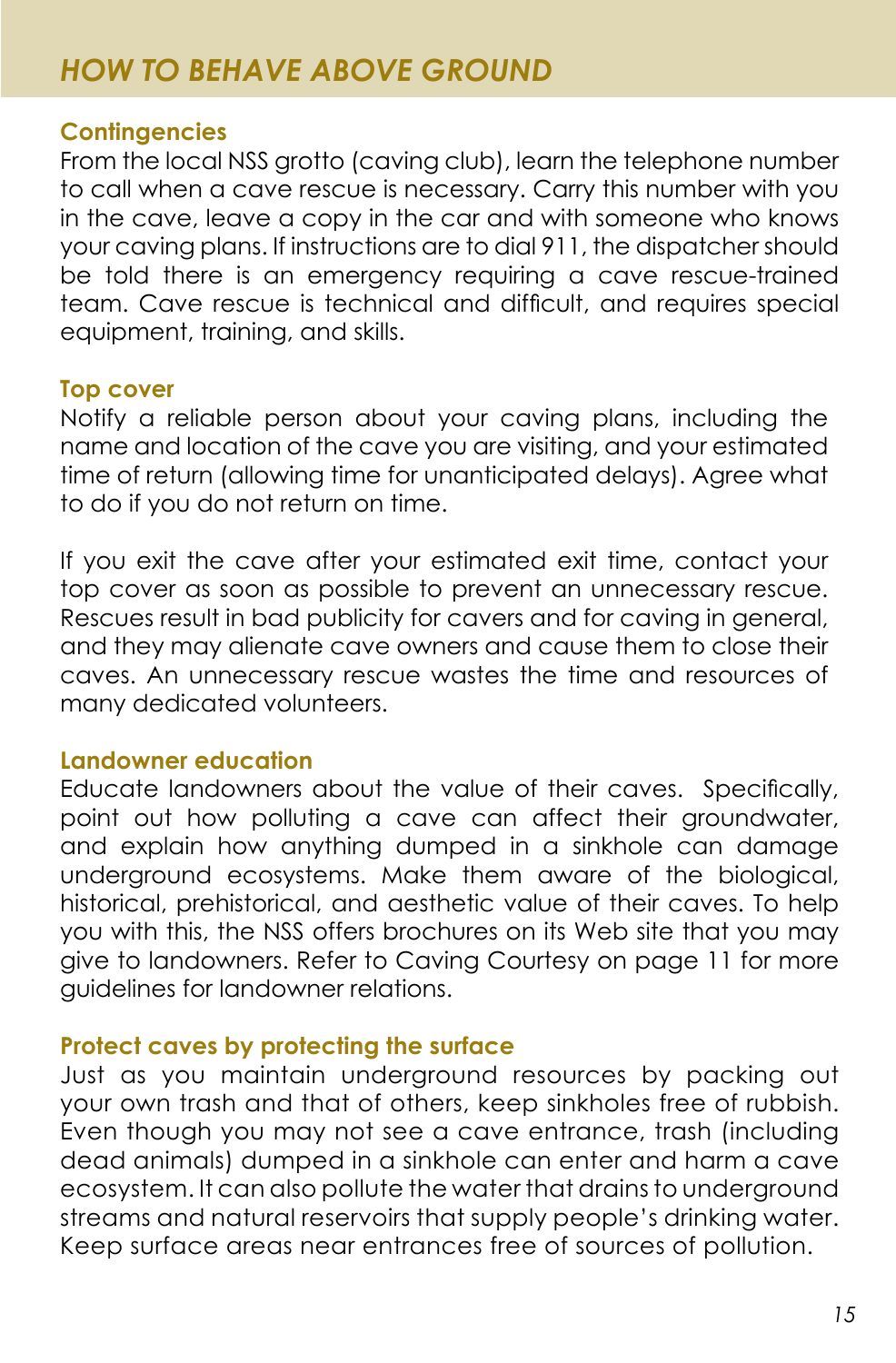# **Before entering a cave**

When you might be tempted to cut corners on gear, preparation, or training, ask yourself how much your life is worth. If you cannot afford the proper equipment, then you cannot afford to go caving.

- Obtain as much information as possible about the cave before you enter.
- Confirm that your equipment is appropriate for the cave.
- Check that your lights work as they should, and that you have packed fresh, spare batteries.
- Ensure that the cave and the trip you anticipate do not exceed your experience level, your equipment, your preparation, or your ability.
- Have a plan for the trip, and know what to do if something goes wrong.
- Plan to head out of the cave when you have consumed no more than one third of the batteries for your primary light. In general, exiting takes longer than entering, and your trip out of the cave will tire you more than the trip in. Plan to exit the cave with at least one third of your primary light's batteries unspent.
- Know how your equipment works. Do not plan on figuring out your gear underground.

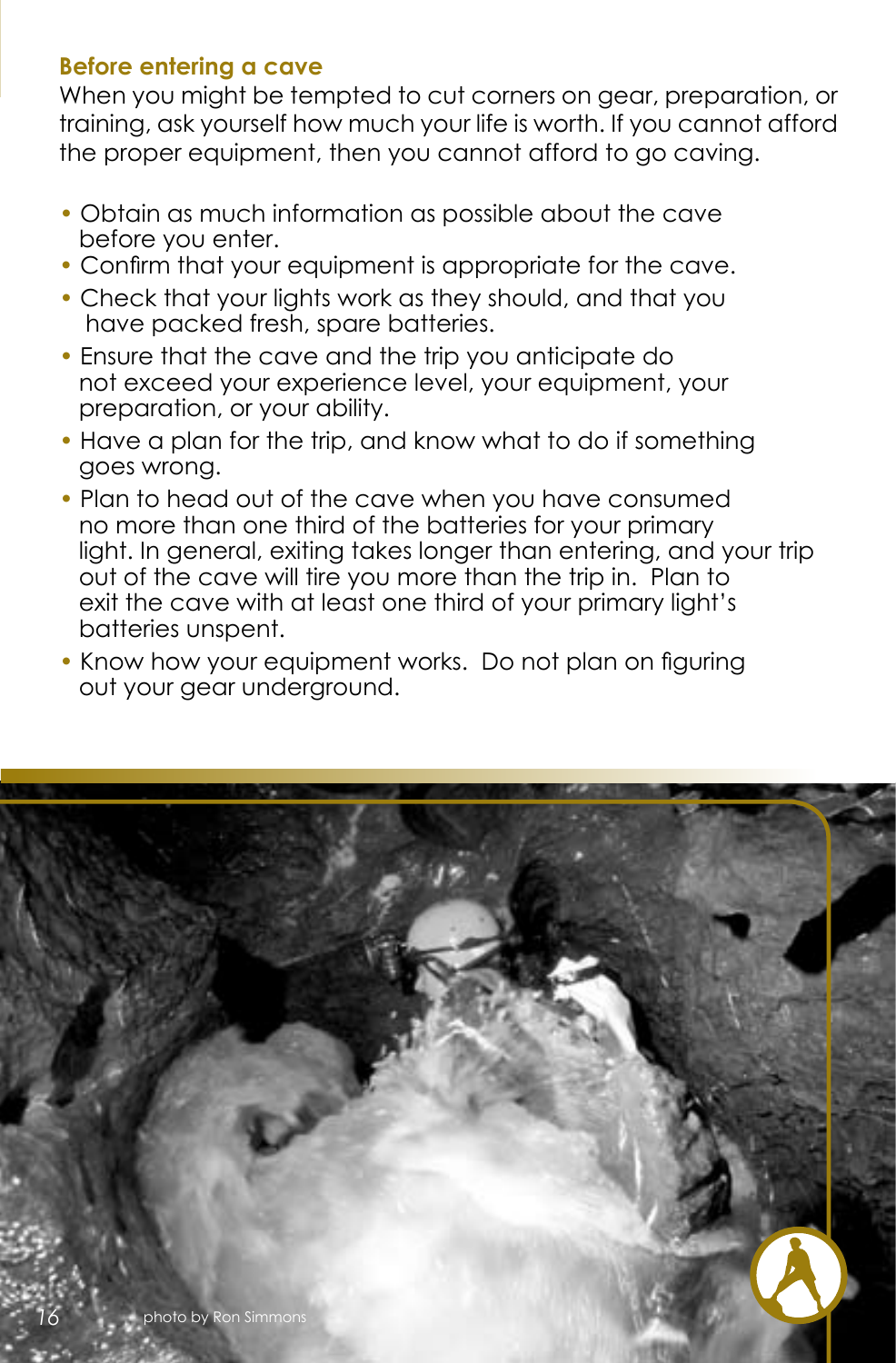# *HOW TO BEHAVE UNDERGROUND*

#### **Teamwork**

Responsible caving is a team activity and not a competition. Responsible cavers think and act as a unit underground to ensure a safe trip. The actions or attitude of a single member can jeopardize the safety of the whole team, resulting in injury or death.

Move only as fast as the team's slowest member. Stop periodically for a rest, a drink of water, and perhaps a snack. Stay in voice contact with your teammates. After negotiating a tricky obstacle, remain there until the next team member arrives, and offer help. Do not be reluctant to offer, ask for, or accept help.

Teams larger than six tend to be slow and difficult to manage, so divide a larger group of cavers into separate teams. In the event of an accident, one person on a team of four can stay with the injured person, and two can go for help. That way no one is caving alone.

#### **Pack it in, pack it out!**

Do not leave trash, food, batteries, or any other waste in the cave. Most caving trips are short enough that you can avoid relieving yourself underground. However, when you must relieve yourself, do so in an appropriate container or containers, and remove the waste from the cave. Not doing so forces the next caver to encounter it; even more importantly, your waste can affect the delicate ecosystems that exist in the cave.

#### **Fire and smoke**

Fire and smoke (including that from burning tobacco) fouls the air in caves, and it irritates the organisms that live there and other people who visit. Therefore, do not smoke or create fires in or near caves.

#### **Underground trails**

When established trails exist, stay on them to help keep other areas of the cave pristine. If you visit new or less-traveled passages, keep your team to one route to minimize your impact on the cave and establish a trail for future visitors.

## **Alertness**

When caving, remain clear headed. Drugs, including alcohol, that affect your alertness, judgment, or ability to think clearly make you a dangerous caver and a threat to the safety of your team.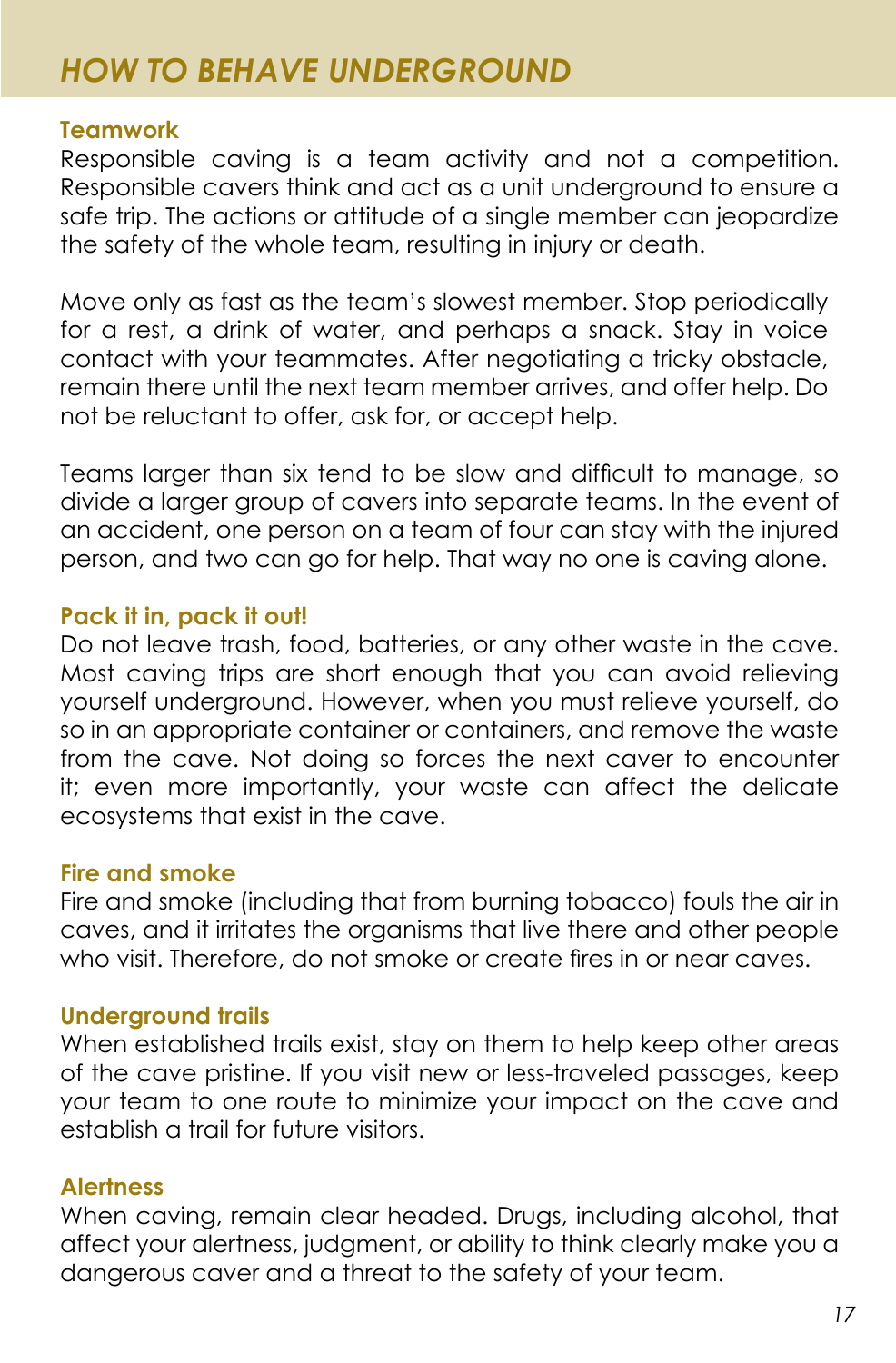### **Fitness**

Caving can be physically demanding. When you are in poor condition or poor health, you tire more quickly, you slow the team, and you endanger yourself. Fatigue or weakness makes you prone to accidents. Know your limits, and do not attempt trips beyond your abilities. New cavers should begin with short trips. If you have doubts about the demands of a trip, consult an experienced caver who knows the cave. Tell your team members when you feel it is time to turn back. As it does in any physical activity, smoking diminishes your stamina and the efficiency of your lungs.

#### **Ropes**

You may find a handline helpful on some climbs underground, but free-climbing a rope hand-over-hand is an easy way to die. Likewise, use only 100 % nylon handlines that are specifically made for rock climbing or caving. Vertical caving — using ropes to descend and ascend pits — involves special skills and equipment, which differ from those used by rock climbers. Seek vertical caving training from a competent instructor before doing rope work in a cave. Avoid using existing ropes, slings, and ladders you find underground.

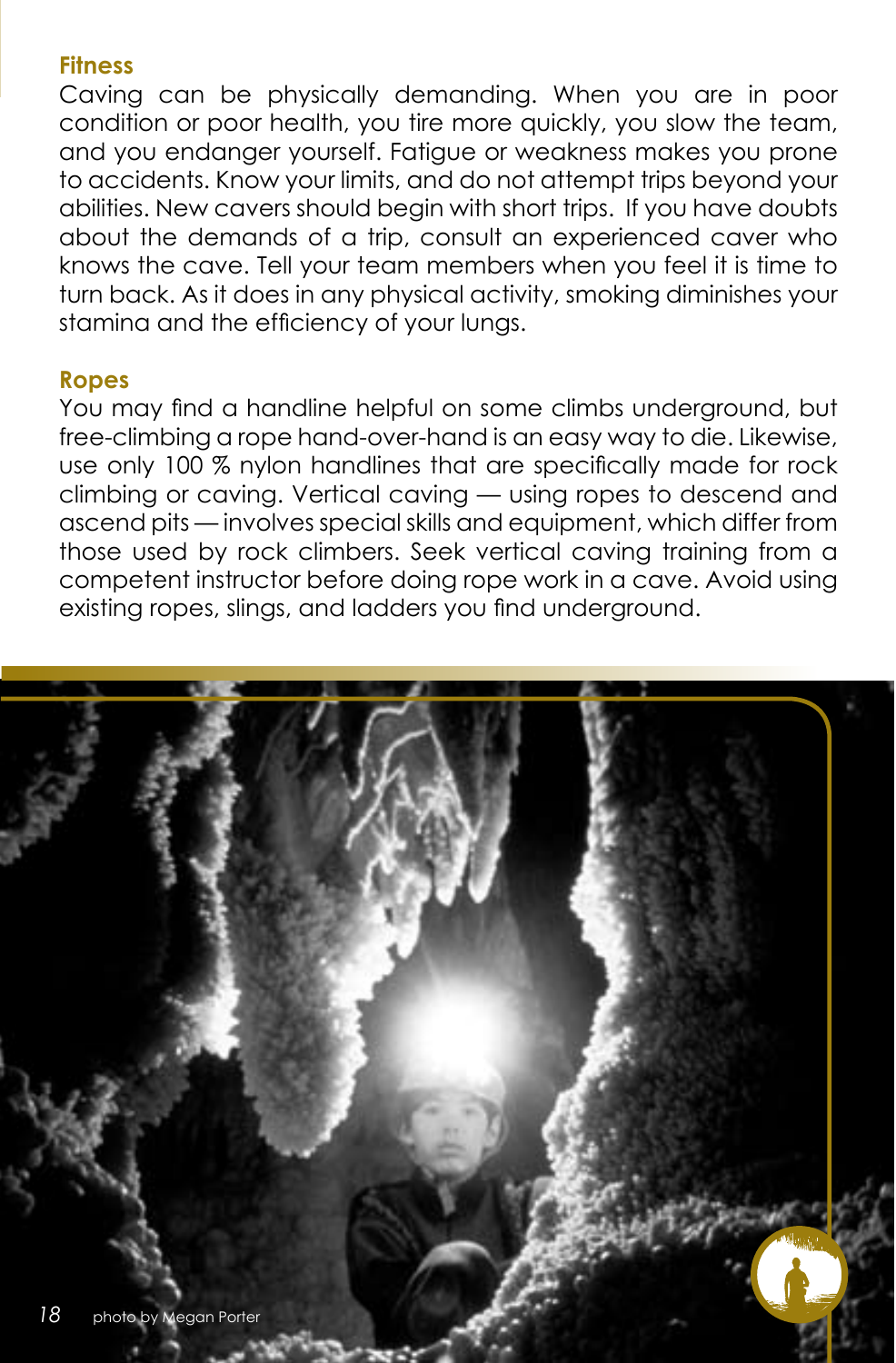# *HAZARDS*

A novice's apprehension before a caving trip is healthy, and an awareness of possible hazards helps you avoid them.

### **Rock!**

Beware falling objects while caving. Avoid unstable breakdown and steep, loose slopes. Standing under anyone climbing puts you in a rockfall zone as well as in a "people-fall" zone, a dangerous place to be. Do not start moving until those who might be hit by something you dislodge have moved to a safe place.

If you do dislodge a rock or drop equipment, warn those below you by shouting "**rock!**" loudly and clearly. When you hear someone yell "rock!" seek shelter, and do not look up!

#### **Trapped**

Avoid forcing yourself into small or tight places where exiting may be very difficult, or your teammates would be unable to reach you to help you out. Consider entering a tight section of passage feet first, especially going downhill, because it will be easier to return if you do not continue. Know your physical and mental limits, and back out before you reach them.

#### **Lost**

As you proceed through a cave, examine the passage behind you, and memorize intersections and climbs. Responsible cavers know that every cave is two caves — the one you see entering and the one you see leaving. On the way in, place a small pile of rocks at certain intersections where the passage out may not be obvious.

Should you become lost, systematically and thoroughly check passages, marking them with loose rocks as you eliminate possibilities.

If you are lost and your light supply is low, find a dry spot to wait for help. Stay out of breezes and water, and wear your driest clothes, for help may not arrive for hours. To help stay warm, you may need to wear the plastic garbage bag you carry in your helmet. Conserve lights by turning them off. Call out when you hear someone.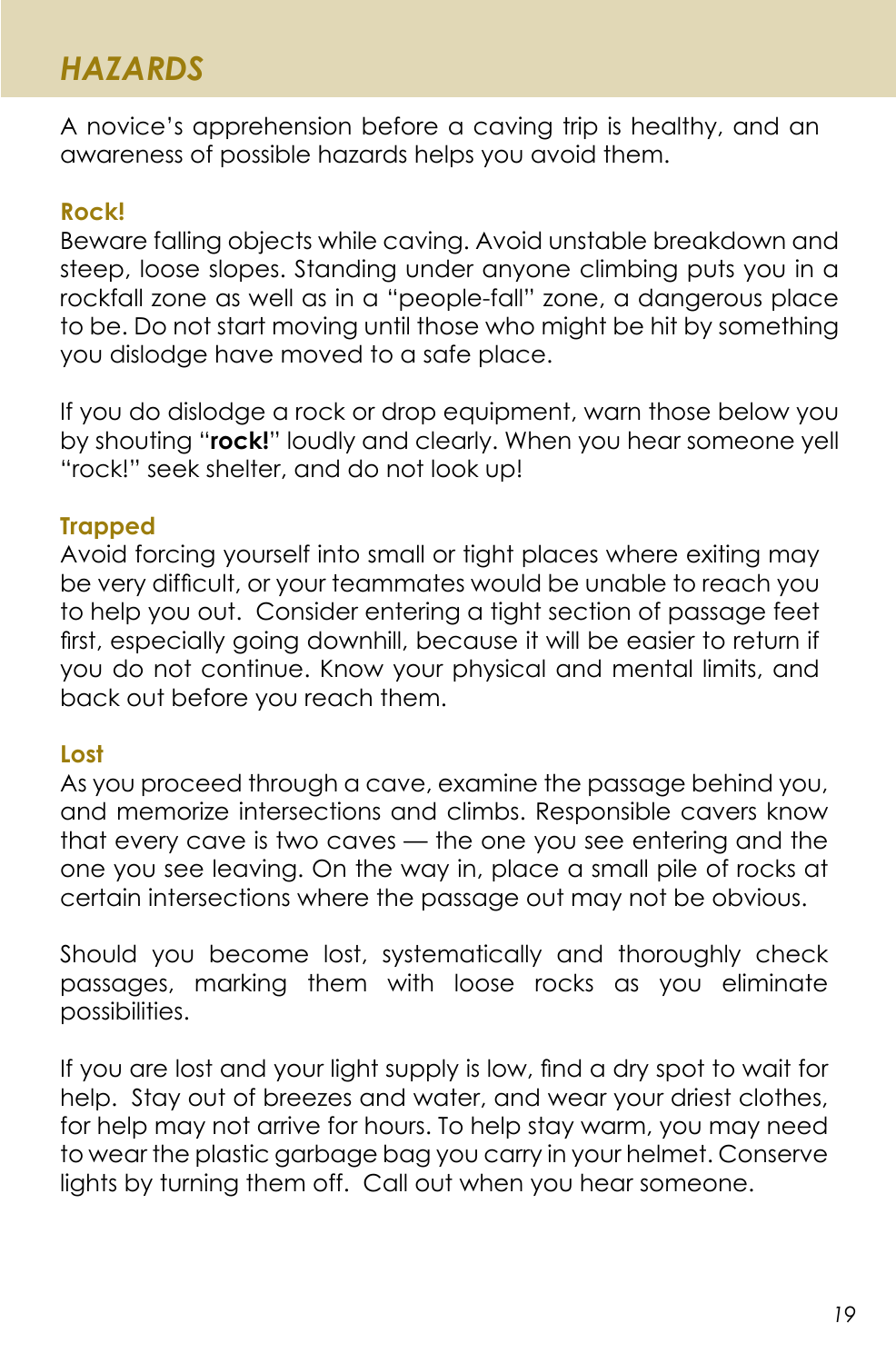#### **Falls**

Falls are a common type of caving accident. Slow down, pay attention to where you are going and what you are touching. Avoid running, jumping, and other sudden moves. An injury that might be minor to treat on the surface can have life-threatening consequences underground and require a major rescue. Keep in mind that a rescue can endanger other people, as well as the cave itself.

When you climb, test handholds and footholds before committing yourself to a move. Wear boots with good treads to help keep you from slipping on rocks and mud. Do not wear athletic shoes underground.

# **Floods**

Some caves flood, either suddenly or slowly, and flooding can trap and even drown cavers. If in doubt, visit another cave.

# **Out of light**

Moving together as a team, and each person carrying three sources of light, extra bulbs, and batteries, means that finding yourself out of light is only a dim possibility. However, if you do find yourself with no light, avoid trying to go anywhere. Because of the possibility of falling, trying to cave in the dark may lead to injury or death.

# **Hypothermia**

Caves are frequently wet and sometimes breezy, and such conditions promote hypothermia, which can be deadly. Dress warmly, keep moving, stay out of breezes when not moving, and avoid getting wet.

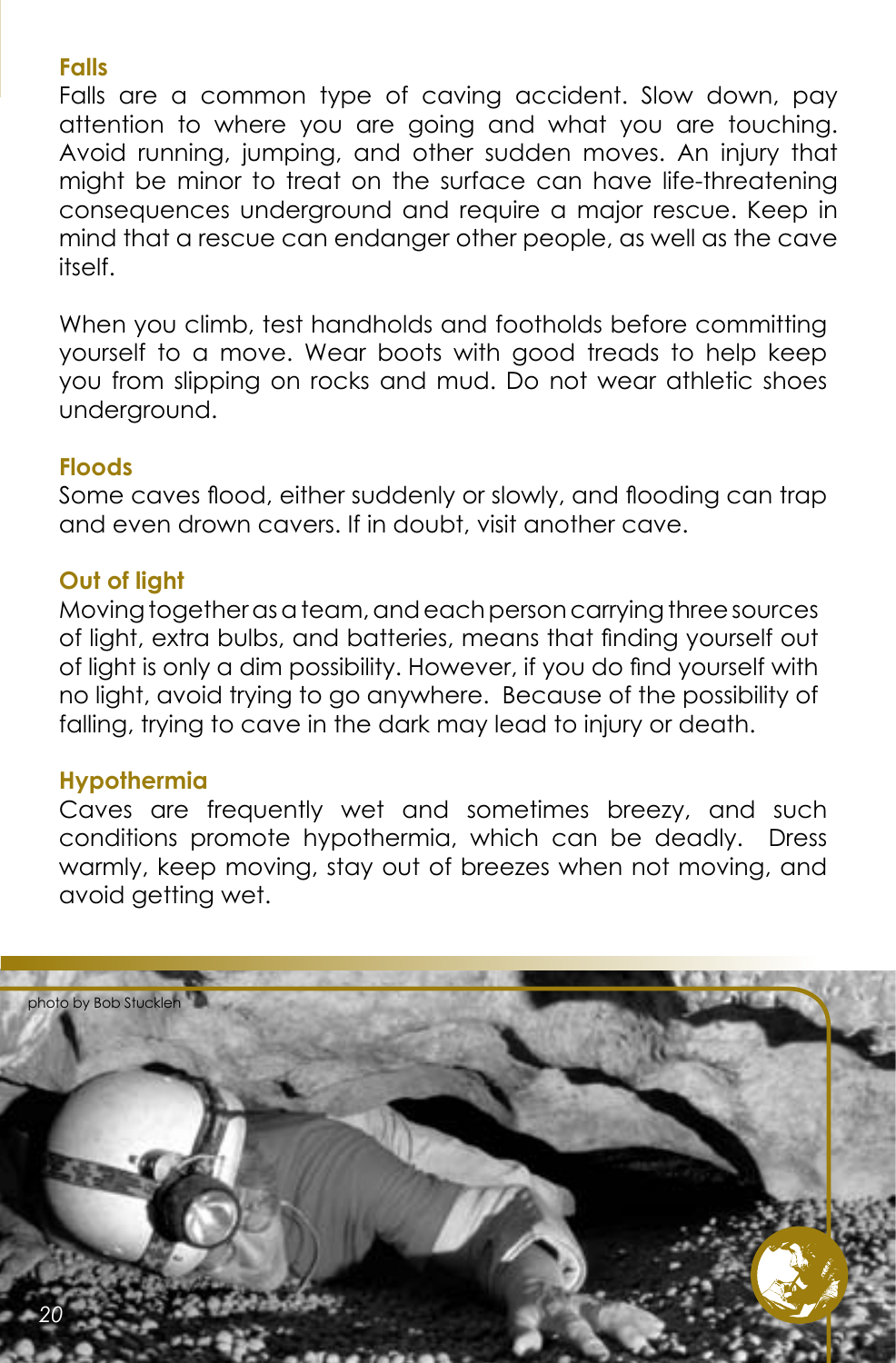# *QUICK REVIEW*

# *For the cave*

- Avoid disturbing cave organisms or their environment.
- Pack out everything you bring with you, and any trash you find.
- Carry an appropriate container for your body wastes, and pack them out.
- Do not smoke or light fires in caves or near their entrances.
- Do not disturb archeological or paleontological artifacts.
- Do not damage formations or other surfaces of the cave.
- Stay on established trails to help keep other areas of the cave pristine.
- Participate in projects to preserve and rehabilitate caves, such as removing graffiti, picking up litter, and repairing broken formations.
- Educate landowners about the value of their caves.
- Clean karst features, such as sinkholes, that have been used as receptacles for rubbish.

# **For yourself**

- Learn safe caving skills from responsible cavers.
- Check the weather forecast before entering a cave.
- Tell someone on the surface of your plans.
- Ask permission from the cave owner.
- Be properly dressed and equipped.
- Know your limits, rest frequently, and watch for fatigue in others.
- Keep moving and dress warmly to avoid hypothermia.
- Let the slowest caver set the pace.
- If an immobilizing injury occurs, keep the injured caver warm. Seek help from a local cave rescue organization, or dial 911 and tell the dispatcher you have an emergency requiring a cave rescue-trained team.
- If you get lost, conserve your light.
- If you have no light, avoid trying to go anywhere, and stay warm and dry.
- Practice rope work on the surface under the guidance of an expert before your first vertical caving trip.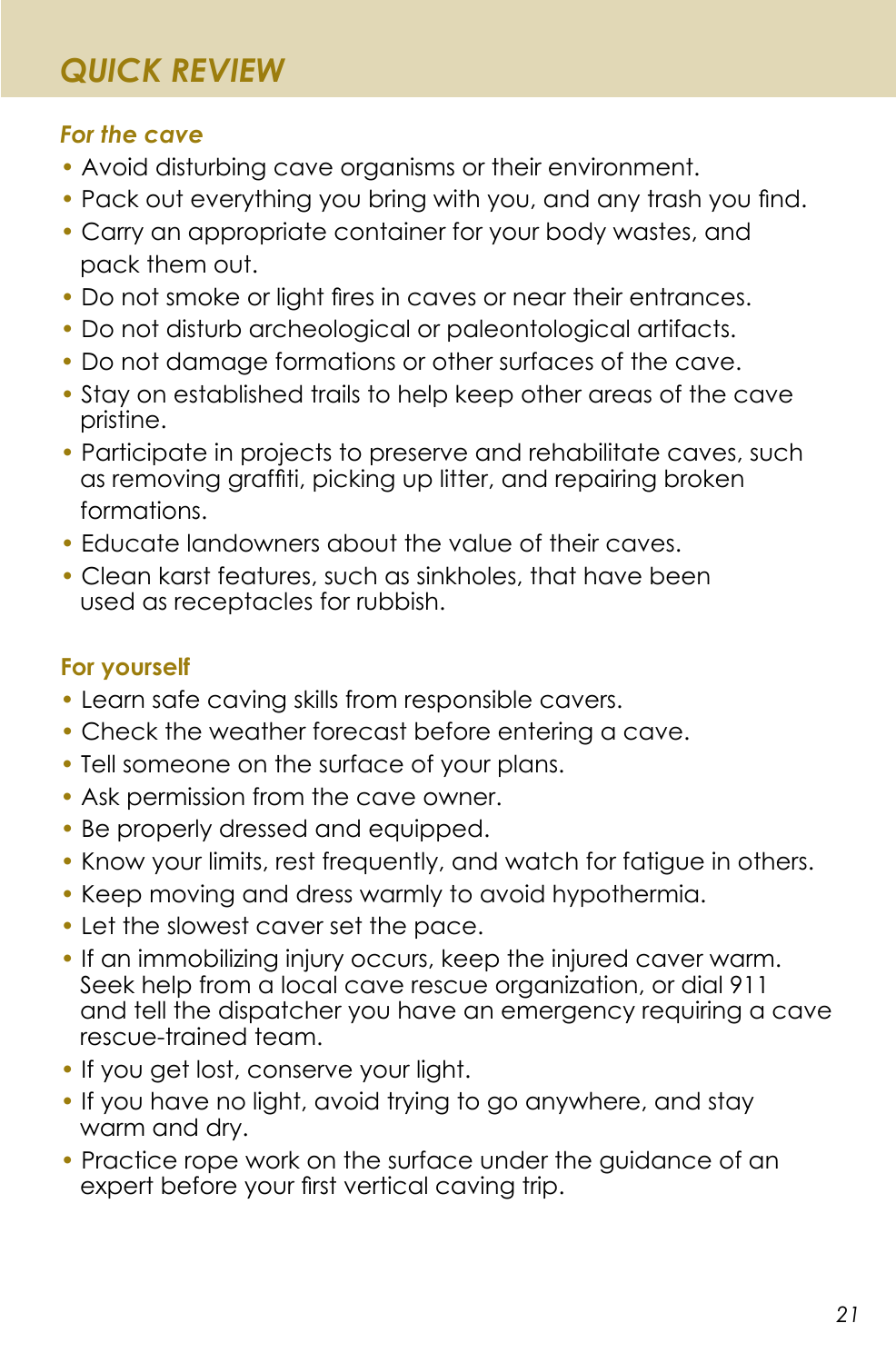# *DO IT RIGHT*

### **You still want to go caving?**

Then do yourself a favor. Contact a local chapter, or *grotto*, of the National Speleological Society (NSS). Its members are available to help you do it right and to teach you more about caves and caving. A list of grottos with their contact information is located on the NSS Web site.

In fact, join the NSS. With over 11,000 members, the Society does more than any other organization to study, explore, and conserve cave and karst resources, protect access to caves, and encourage responsible management of caves and their unique and fragile environments.

If you just would like to give caving a try, consider going on a wild trip offered by many commercial caves and some National Parks. Check the National Caves Association Web site for the show caves near you.

#### **Cavers' motto**

And follow the responsible cavers' motto:

# *Take nothing but pictures*

# *Leave nothing but carefully placed footprints*

# *Kill nothing but time*

## **Finding out more**

Finally, investigate and learn. Visit the NSS Web site, join the NSS discussion forum (CaveChat), read books on techniques and speleology, and join an NSS grotto to learn from experienced cavers.

# *NSS Policy For Cave Conservation* **Conservation creed**

The National Speleological Society believes: that caves have unique scientific, recreational, and scenic values; that these values are endangered by both carelessness and intentional vandalism; that these values, once gone, cannot be recovered; and that the responsibility for protecting caves must be assumed by those who study and enjoy them.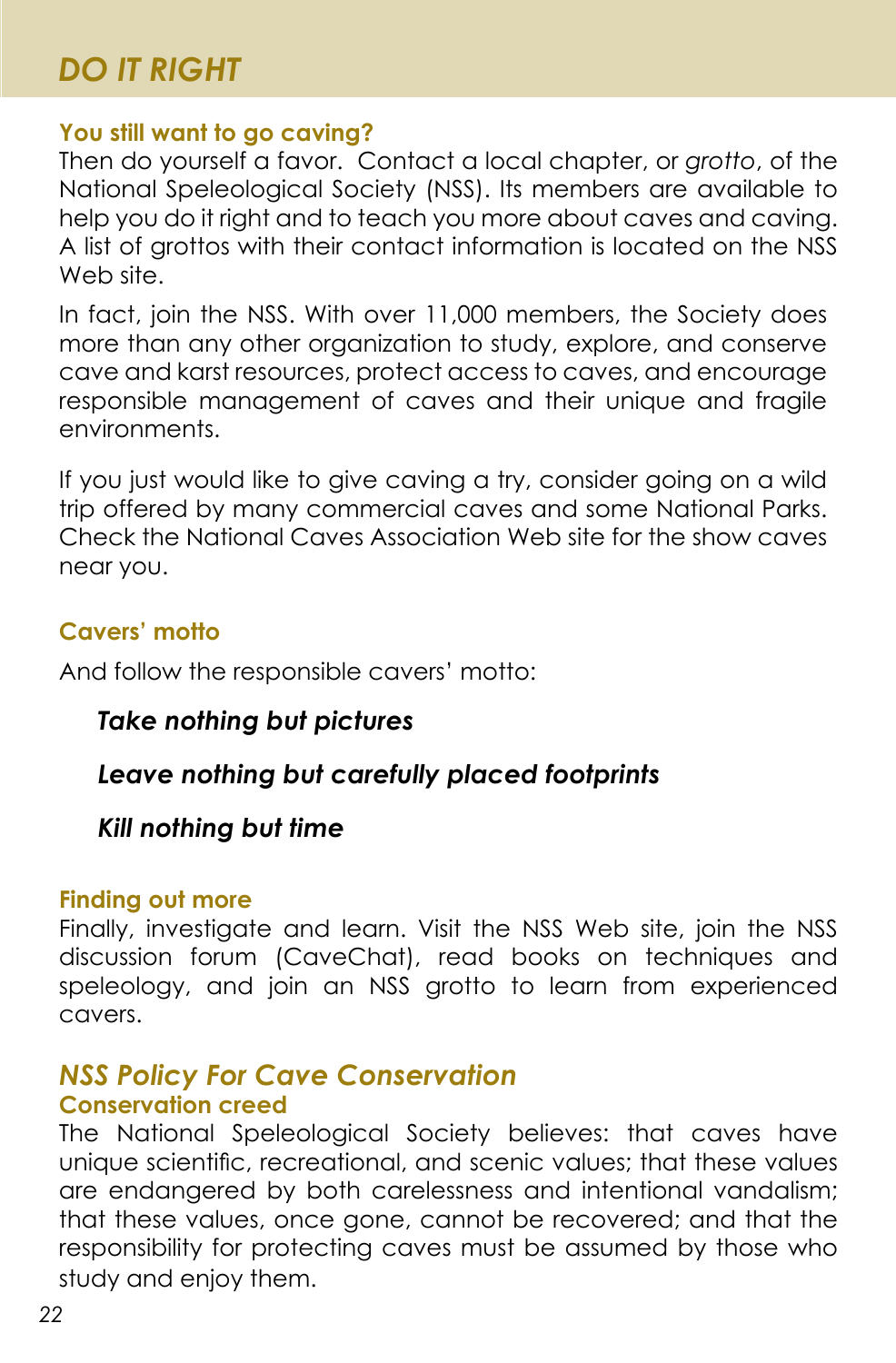#### **Cave preservation**

Accordingly, the Society works for the preservation of caves with a realistic policy supported by effective programs for: the encouragement of self-discipline among cavers; education and research concerning the cause and prevention of cave damage; and special projects, including cooperation with other groups similarly dedicated to the conservation of natural areas. Specifically: all contents of a cave, formations, life, and loose deposits, are significant for their enjoyment and interpretation. Therefore, caving parties leave a cave as they find it. They provide means for the removal of waste, limit markings to a few small and removable signs as are needed for surveys, and especially, exercise extreme care not to accidentally break or soil formations, disturb life forms, or unnecessarily increase the number of disfiguring paths through an area.

#### **Collecting in caves**

Scientific collection is professional, selective, and minimal. Collecting mineral or biological material for display purposes, including previously broken or dead specimens, is never justified, because it encourages others to collect and destroys the interest of the cave.

#### **Appropriate conservation projects**

The Society encourages projects such as: establishing cave preserves, placing entrance gates where appropriate, opposing the sale of speleothems, supporting effective protective measures, cleaning and restoring over-used caves, cooperating with private cave owners by supplying them with knowledge about their cave and assisting them in protecting their cave and property from damage during cave visits, and encouraging commercial cave owners to make use of their opportunity to aid the public in understanding caves and the importance of their conservation.

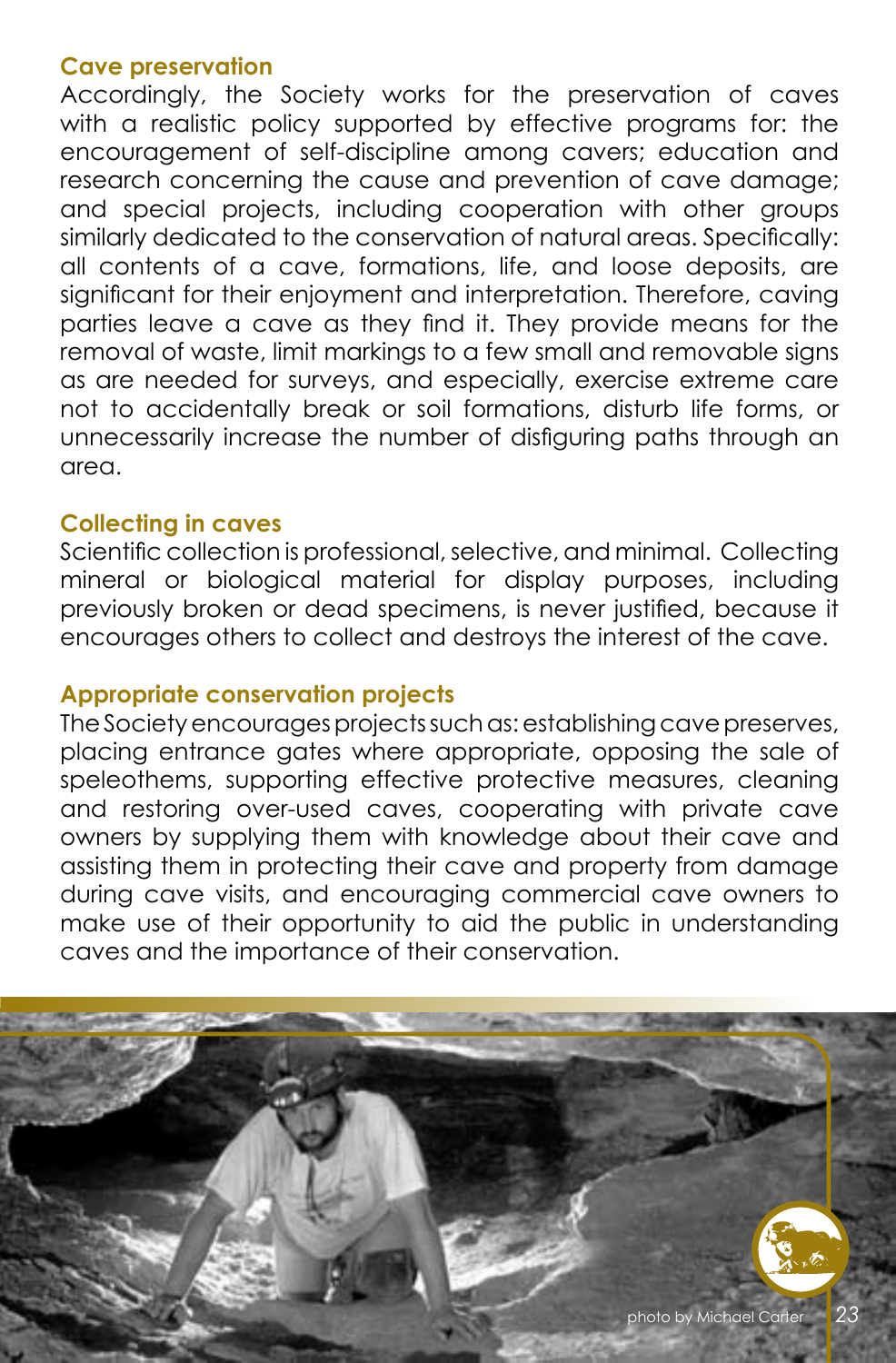## **Publication of cave locations**

Where there is reason to believe that publication of cave locations will lead to vandalism before adequate protection can be established, the Society will oppose such publication.

#### **Society member duties**

It is the duty of every Society member to take personal responsibility for spreading a consciousness of the cave conservation problem to each potential user of caves. Without this, the beauty and value of our caves will not long remain with us.

# *Additional Reading*

#### **Books**

The National Speleology Bookstore stocks the largest range of books on caves and caving in the United States. Shop online at www.NSSBookstore.org.

National Speleological Society 2813 Cave Avenue Huntsville, AL 35810 256-852-1300 nss@caves.org

## **Youth Groups:**

The NSS Web site has a range of information especially for youth leaders and parents, an equipment list, and information specifically for Boy Scouts.

## **Useful Web sites:**

- National Speleological Society: **www.caves.org**
- National Caves Association: **www.cavern.com**
- Bat Conservation International: **www.batcon.org**
- National Park Service Caves and Karst Program:

# **www.nature.nps.gov/geology/caves/program.htm**

• NSS Discussion Forum: **www.CaveChat.org**